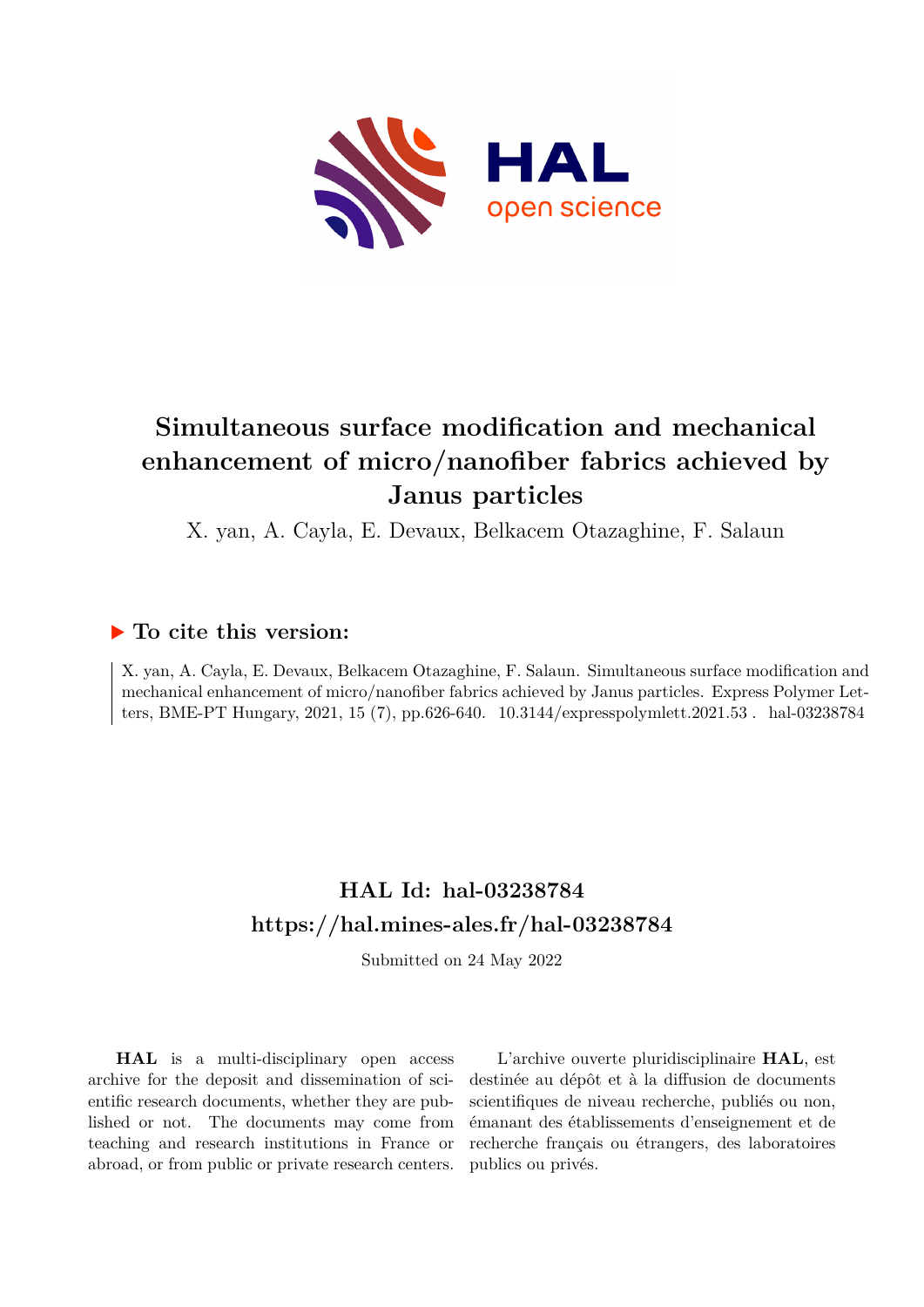## **Simultaneous surface modification and mechanical enhancement of micro/nanofiber fabrics achieved by Janus particles**

*X. Yan*1\* *, A. Cayla*<sup>1</sup> *, E. Devaux*<sup>1</sup> *, B. Otazaghine*<sup>2</sup> *, F. Salaün*<sup>1</sup>

<sup>1</sup>ENSAIT, GEMTEX – Laboratoire de Génie et Matériaux Textiles, F-59000 Lille, France <sup>2</sup>Polymers Composites and Hybrides (PCH), IMT Mines Alès, Alès, France

**Abstract.** The immiscible polymeric blend of polypropylene (PP) and polyvinyl alcohol (PVA) was manufactured into multifilament fibers via the melt-spinning process, of which the mass ratio of PP to PVA was selected as 30%/70%. The PP micro/nanofibers were accessible with the removal of PVA in hot water. Kaolinite particles were also incorporated to modify the micro/nanofibers surface, for functionalization efficiencies play a useful role with the aid of a high specific surface area. The octahedral layers of kaolinite particles were grafted with a regioselective process by octadecyl  $(C_{18}H_{37})$  groups modified into Janus particles to better localize the fillers at the biphasic interface. As a result, the kaolinite particles having a Janus morphology are more distributed at the interface of the polymers, as observed by SEM. The knitting structures are capable of being maintained after the selective phase extraction leaving numbers of micro/nanofibers. After the incorporation of kaolinite particles, there are still some amounts of particles appearing on the surface of PP micro/nanofibers. Besides, there is a mechanical enhancement of the knitted fabrics, especially when the Janus particles are used, even after the selective phase extraction, which the conventional chemical treatment cannot bring. This study sets an example of fabricating PP micro/nanofiber fabrics surface-modified and mechanically enhanced using Janus kaolinite particles.

*Keywords: polymer composites, micro/nanofiber, polypropylene (PP), melt-spinning, Janus particles*

## **1. Introduction**

In the textile field, micro/nanofibers are being more and more widely utilized due to their high specific area for reinforcement, biomedical, filtration, and purification uses [1]. There are several strategies for manufacturing micro/nanofibers in the non-woven field, *e.g.*, melt blowing [2, 3], forcespinning [4], and electrospinning [5]. Besides these methods, melt spinning combined with biphasic blending technology is also feasible for producing micro/nanofibers. There are two kinds of fibers with different implementation methods: segmented-pie or islands-in-the-sea bicomponent fibers [6], and the other is physically meltblended biphasic fibers. The former bicomponent fibers are manufactured by an especial bicomponent melt-spinning device with a specific spinneret, and this process gives the possibility of fabricating micro/nanofibers by subjecting them to mechanical or solvent actions [7, 8]. The production of latter melt-blended biphasic fibers is conducted via the normal melt-spinning device of a relatively lower cost than the bicomponent melt-spinning one. In this case, due to the shear and extension flows, the dispersed phase is transformed into a fibrillar structure during the melt-spinning process in the form of short micro/nanofibers.

Fakirov [9, 10] have conducted systematic researches of physically melt-blended biphasic fibers, and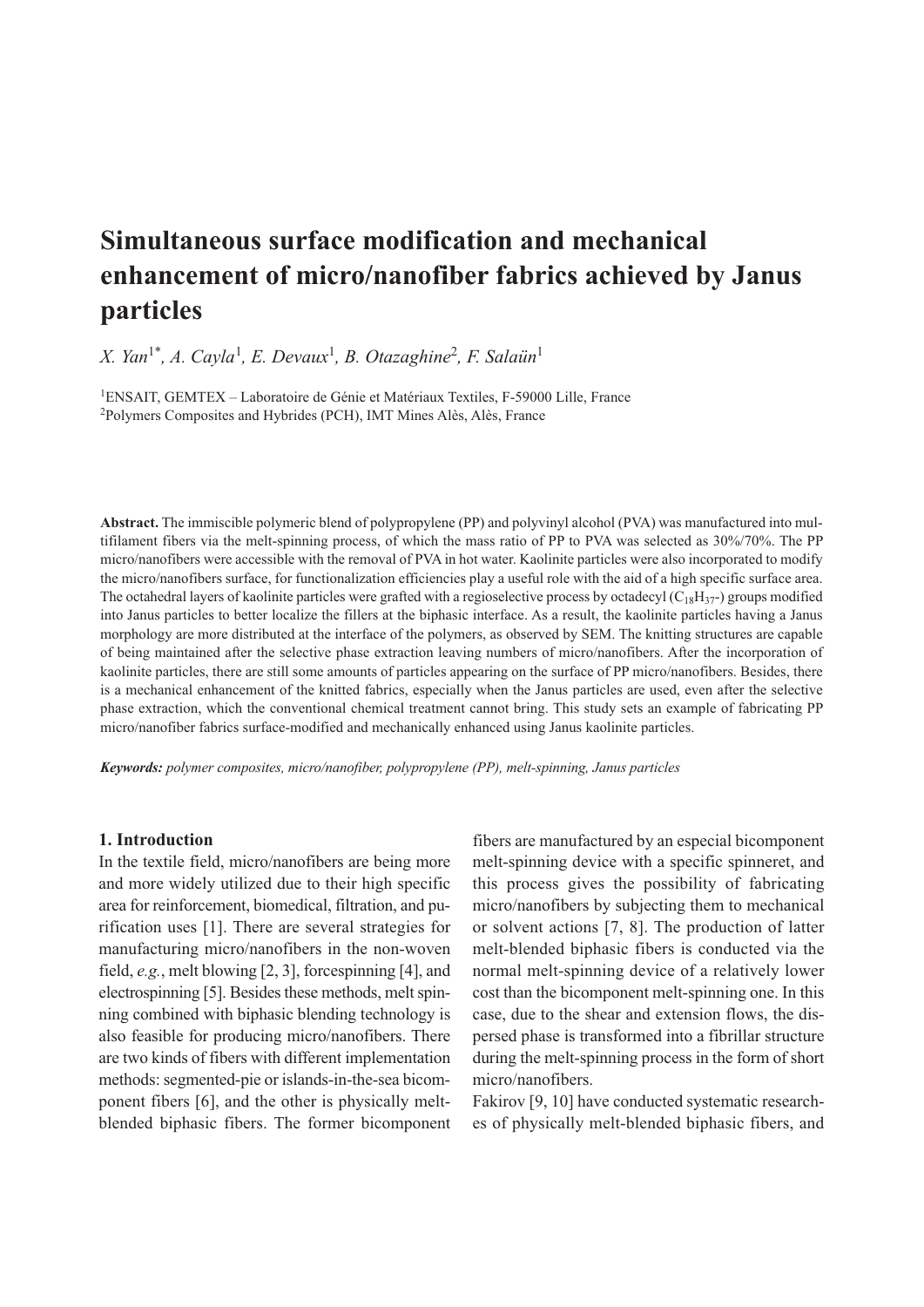one of the core ideas is to manufacture the micro/ nanofibers through the removal of the matrix phase with a solvent. The selective phase extraction is also feasible to be placed after the production of the knitted fabrics from the multifilament yarns. Wang and Sun [11] adopted PP as a dispersed phase for the manufacture of polypropylene micro/nanofibers by melt extrusion, drawing, and selective phase extraction. Their study focused on the changes in the morphology of minor phases. It was found that the design could produce the micro/nanofibers with a number averaged diameter of 2.5  $\mu$ m (minimum/ maximum diameter: 0.4–6.5 µm). The corresponding matrix phase was cellulose acetate butyrate (CAB), of which the related solvent was organic solvent acetone instead of water. However, due to the improvement of people's environmental awareness, the importance of water-soluble polymers has been highlighted. Thermoplastic PVA is an outstanding candidate with an excellent fiber-forming property adopted in the textile industry. Robeson *et al*. [12] initially used polymer-PVA blends to fabricate micro/nanofibers. The approach is to blend PVA and the other polymer candidate by melt compounding and post orientation. Micro/nanofibers with the diameter of 0.1–5 μm were produced, including PP, polystyrene (PS), polyethylene (PE), poly(vinylidene fluoride) (PVDF), cellulose propionate, as well as an elastomer from poly (butylene terephthalate) polytetrahydrofuran block copolymer (Hytrel 4056, DuPont). Recycled polymer scrap was also successfully utilized to fabricate micro/nanofibers, while PVA as sacrificial polymer was proved to be also partially recyclable. Among the polymers, PP is a nonpolar thermoplastic polymer, vastly used in the textile industry, with low cost, density, and thermal conductivity, excellent chemical resistance, thermal stability, elasticity, and toughness. However, PP has some limits, *e.g.*, sensitivity to fire, ultraviolet (UV) radiation, oxygen, and poor dyeability. The incorporation of nanoparticles near the PP surface has a potential to improve the related resistance and functionality.

The clay particles are a branch of industrialized particles from natural materials with low cost, excellent thermal stability, and good dispersion properties [13]. Clay particles possess a layered structure of tetrahedral silica oxide and octahedral Al, Mg, or Fe oxide. Clay minerals are generally classified into two categories, 1:1 and 2:1, which represent the ratio of the tetrahedral sheet to the octahedral one. Kaolin clays are 1:1 phyllosilicates and montmorillonite (*e.g.*, kaolinite, dickite, nacrite, and halloysite). Kaolinite is very abundant and used mainly in classical applications (paper, ceramics, absorbents for pollution control) [14, 15]. It is discovered as anisometric platelets with aspect ratios of around 20:1–40:1 [16] with the formula of  $Al_2O_3$   $2SiO_2$   $2H_2O$ . It is composed of a silica-containing tetrahedral sheet (TS) combined with an alumina-containing octahedral sheet (OS) [17]. The mineral particles have an inherent Janus character with different basal planes, which can be selectively modified (TS or OS) with hairy polymers. It is potential to enhance the compatibility with different phases [18]. Not all the clay derivatives have inherent Janus properties, and for example, laponite and montmorillonite are symmetrical as 2:1-layered silicates without Janus properties [19]. Weiss *et al*. [19] tailored kaolinite via polymer chains to fabricate hybrid particles with Janus properties. The regioselective modifications were achieved for one side by simple cation exchange at the silica surfaces (TS layers). Meanwhile, the modifications were also for the other side by covalent grafting with catechol groups at the alumina surfaces (OS layers). The Janus kaolinite particles grafted with PS and PMMA were initially adopted for compatibilization of PS-PMMA blend via a solvent casting process. Daitx *et al*. [18] used a similar methodology to synthesize Janus particles to further investigate their effects on the properties of the blends, *e.g.*, thermal properties. Based on our previous research, it has been found that the regioselective grafting with phosphonic acid groups at the alumina surfaces is also a feasible method to endow the kaolinite with a significantly enhanced Janus morphology. We have found that the modification at single sides, which are alumina surfaces (OS layers), provides a facile method to fabricate Janus particles. The prepared particles realized the interfacial localization of the biphasic polymers PP-PVA [20]. As for melt spinning of biphasic polymeric fibers, we have originally made efforts to thermodynamically control the localization of fillers towards the interface [21]. Therefore, porous PP filaments decorated with fillers were successfully produced after selective phase extraction, where PVA was the dispersed phase. The related schematic figure is illustrated in Figure 1. If PVA becomes the matrix phase, it may provide a novel strategy to produce surface-modified micro/nanofibers. By this method,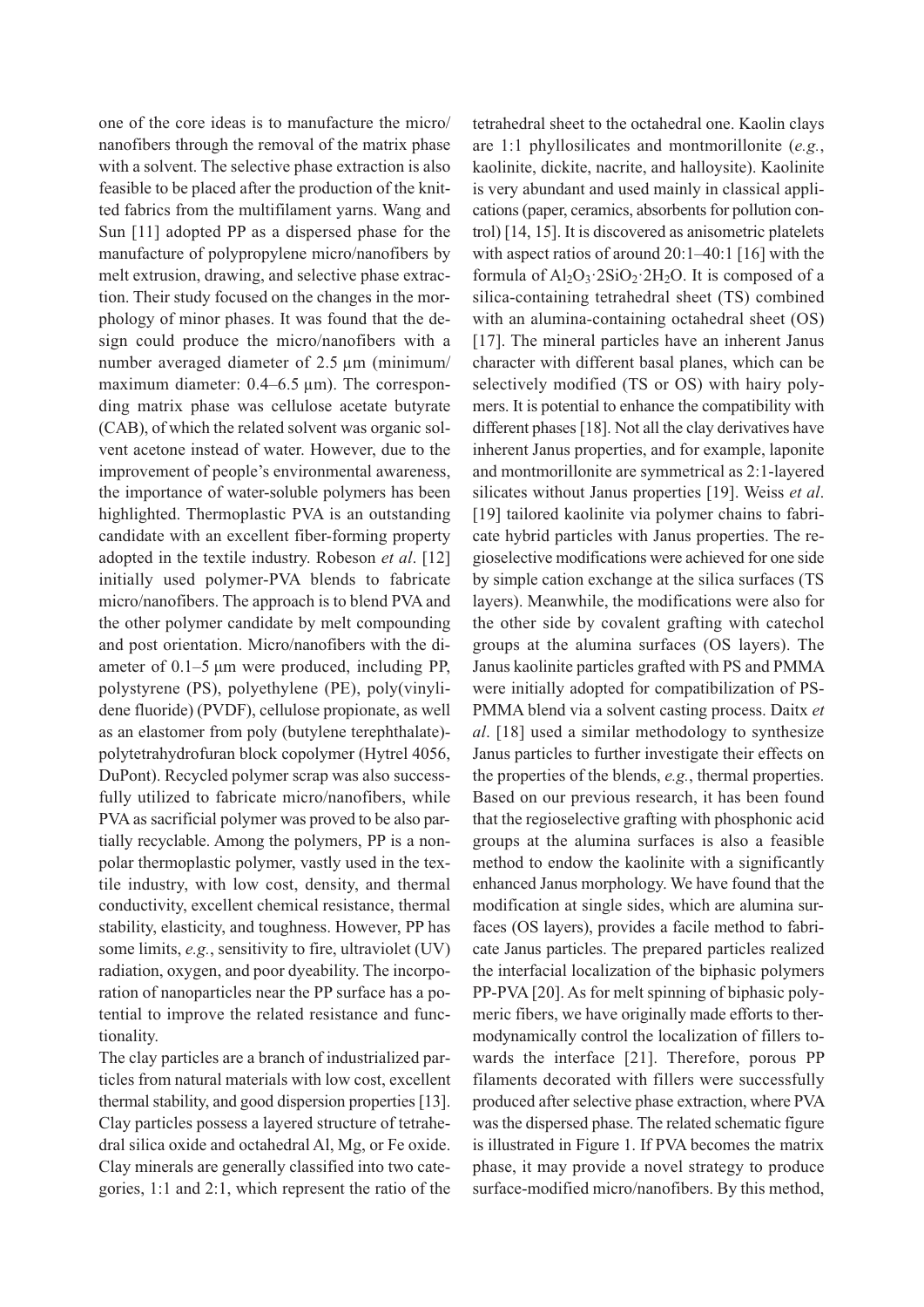

**Figure 1.** Schematic figure of fabrication of surface-modified porous fibers and micro/nanofibers.

the surface of PP microfibers is easier to be exposed to the outside, which is beneficial for playing surface function. So far, there are no reports on the preparation of micro/nanofiber using the idea of thermodynamic control of fillers.

Therefore, we aim to prepare surface-modified micro/ nanofibers with fillers as the basis for the development of novel functional fibers. In this study, we select PP as the minor phase (PP-PVA ratio: 30/70, wt/wt) to manufacture PP micro/nanofibers filled with nanoparticles and to control the fillers' migration towards the PP-PVA interface [22]. Due to their anisotropic surface, the Janus particles more easily adsorb at the biphasic interface. Herein, the kaolinite particles before and after regioselective modification were used in the melt spinning of PP-PVA biphasic polymer in order to fabricate the PP micro/nanofibers with surface functionality. Observations, including transmission electron microscopy (TEM) and scanning electron microscope (SEM) were applied to determine the morphology and dimension of the fibers. Also, mechanical tests were focused on monofilament fibers and knitted fabrics, before and also after selective phase extraction. Thermal behaviors of the obtained fibers were evaluated via thermogravimetric analysis (TGA) and differential scanning calorimetry (DSC), to analyze the influence of kaolinite particles on the thermal stability and thermal properties of melting. These thermal analyses were done to determine the retention of particles on PP micro/nanofibers and the effect on their aggregate structure.

## **2. Experimental section**

### **2.1. Materials**

Polypropylene (PP) (PPH 9069) was purchased from Total S.A. Company (Courbevoie, France, spinning grade). Its melting temperature is 168°C, and the melt flow index is  $15 \frac{\text{g}}{10}$  min (200 °C, 2.16 kg). Poly(vinyl alcohol) (PVA) (OKS-8042P), with a melting temperature of about 178°C, and a melt flow index of about 23 g/10 min (200 °C, 2.16 kg), was supplied by Nichigo Gohsei (Osaka, Japan, spinning grade) [20].

Octadecylphosphonic acid (ODPA) was supplied by Specific Polymers (Montpellier, France). In addition, ethanol and acetone were obtained by Fisher Chemical Company. The kaolinite (PARALUX™) was supplied by the Imerys Company (Paris, France), denoted as KL. Its specific surface area (measured by BET) is 12.2 $\pm$ 1.5 m<sup>2</sup>/g, with the aspect ratio ( $\alpha$ ) of 10 and the average primary particle size  $(d_{el})$  of 0.8  $\mu$ m. The particles were also surface-modified to generate the Janus particles according to the work of Yah *et al*. [23] Briefly, 100 g of KL, 2.5 g of ODPA, and 300 ml of an ethanol/water solution (96/4) were poured in a 500 ml flask adapted with a condenser. The mixture was stirred under solvent reflux for 15 h, before being centrifuged to get rid of the liquid phase and washed three times with acetone. The modified clay particles were dried under vacuum for subsequent use and denoted as KJ.

### **2.2. Sample preparation**

## **2.2.1. Melt extrusion of the polymers**

The raw materials of polymers were dried to remove moisture in the oven at 80 °C for at least 12 h. All of the materials were melt-compounded by using a corotating intermeshing twin-screw extruder (Thermo Haake, screw diameter of 16 mm,  $L/D = 25$  [24]. The temperature profiles of the five heating zones were adjusted to 160°C/170°C/180°C/190°C/200°C, respectively. The screw rotational speed was set as 100 rpm, and the extruded rod out of the die was conveyed with the aid of the conveyer belt, being cooled with the air stream, and then cut by the granulator. The blends of PP and PVA without fillers were directly compounded. The weight ratio of the two polymers (PP to PVA) was  $30/70$  (wt/wt), denoted as  $PP_{30}$ -PVA70. As for the compounds with kaolinite particles, the weight fraction of KL and KJ particles was fixed at 2 wt.%. The blends with particles were mixed by two steps. In the first step, kaolinite particles were compounded with PP, and in the second step, the prepared polymer composites were extruded again with PVA. The samples containing KL and KJ were denoted as  $PP_{30}$ -PVA<sub>70</sub>-KL<sub>2</sub> and  $PP_{30}$ -PVA<sub>70</sub>-KJ<sub>2</sub>, respectively.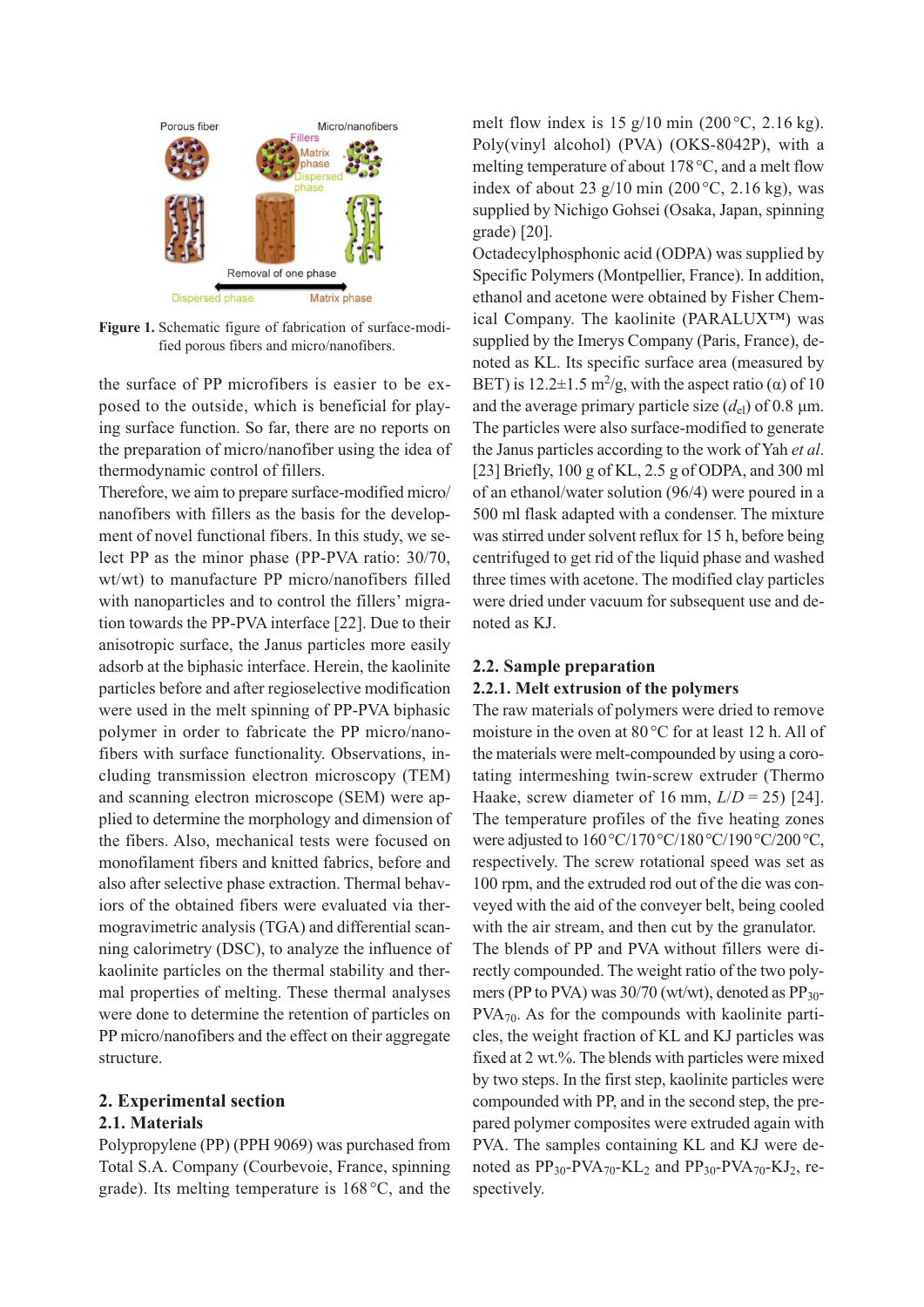#### **2.2.2. Melt spinning of polymer blends**

The extruded blends were melt-spun to manufacture the multifilament yarns. Before melt spinning, the extrudates were dried at 80°C overnight to remove moisture. The melt-spinning process was carried out on a Busschaert Engineering Spinboy I (Deerlijk, Belgium). Table 1 summarizes the component fractions, the melt-spinning temperatures, the rotating speed of the volumetric pump, and the theoretical draw ratio (*DR*). The melt-spinning temperatures include temperatures of five heating zones in the extruder zone and those of the spin-head and spinneret.

The blends were melted through the single screw extruder and passed through the filter, and two parallel dies with 40 circular holes, of which the diameter is 1.2 mm. A volumetric pump (15 rpm, flow rate:  $52.5 \text{ cm}^3/\text{min}$ ) was equipped to accurately transport the material to manufacture multifilament yarns composed of 80 monofilaments. The as-spun multifilament yarns were cooled down by the airflow and afterward lubricated by a spin finish oil. It was wateroil-surfactant mixtures to increase the cohesion between the filaments and reduce static electricity. The multifilament yarns were stretched due to the speed difference between the feed roll and the draw one. The theoretical stretching draw ratio (*DR*) was controlled as  $DR = V_2/V_1$ , where  $V_1$  is the speed of feed roll, and  $V_2$  is the speed of draw roll. The stretched multifilament yarns were collected on the bobbin. Two different draw ratios (2 or 4) were adopted, 100 rpm of the first roll and 200 or 400 rpm of the second roll. The suffix  $-DR_2$  and  $-DR_4$  are used for the indication of different draw ratios of the meltspun fibers originated from the extrudates. For example,  $PP_{30}$ -PVA<sub>70</sub>-KL<sub>2</sub>-DR<sub>4</sub> refers to the melt-spun fibers with  $DR = 4$  from  $PP_{30}$ -PVA<sub>70</sub>-KL<sub>2</sub> extrudates.

## **2.2.3. Preparation and selective phase extraction of the knitted fabrics**

The multifilament yarns were further knitted to achieve fabric implementation. In the first step, the multifilament yarns were twisted (25 twists/meter, Z direction) via the twisting machine (Twistec, Barcelona, Spain). In the second step, the twisted multifilament yarns were knitted on a flat knitting machine (Dubied, Couvet, Switzerland), of which the gauge value is 7 needles/inch. The selected texture was 1×1 Rib stitch, where the loop notation refers to related literature [25].

In order to obtain the knitted fabrics composed of PP micro/nanofibers, the selective phase extraction experiment was carried out to remove the PVA phase of the knitted fabrics under magnetic stirring in a hot water bath. The fabrics were immersed in the distilled water with a temperature of 80 °C, and the extraction time is fixed at 5 h. Finally, the obtained samples were rinsed with warm water to clean the multifilament yarn surface, before being dried overnight in the oven at  $50^{\circ}$ C in order to get rid of water. It was found that almost all the PVA is removable during the selective phase extraction experiment based on the weighing method.

The suffix -Ex is adopted for the indication of the materials after the selective phase extraction experiment. For example, PP<sub>30</sub>-PVA<sub>70</sub>-KL<sub>2</sub>-DR<sub>4</sub>-Ex refers to the micro/nanofibers after extraction from initial  $PP_{30}$ -PVA<sub>70</sub>-KL<sub>2</sub>-DR<sub>4</sub> fibers. The suffix -Knit is placed after the indication of the PP-PVA blend fibers to denote the corresponding knitted fabrics. For example,  $PP_{30}$ -PVA<sub>70</sub>-KL<sub>2</sub>-DR<sub>4</sub>-Knit refers to the knitted fabrics from  $PP_{30}$ -PVA<sub>70</sub>-KL<sub>2</sub>-DR<sub>4</sub> fibers. Similarly, the corresponding knitted fabrics after selective phase extraction is PP30-PVA70-KL2-DR4*-*Knit-Ex. All the denotements of samples are summarized in Table 2.

#### **2.3. Characterization**

#### **2.3.1. Morphology observation**

Transmission electron microscopy (TEM) observation (Tecnai G2 F20 S-TWIN, FEI Company, USA) was conducted on the cross-section of the extrudates in Analytical & Testing Center, Sichuan University. The cross-section was exposed via slicing the sample to the thickness of tens of nanometers with the help of liquid nitrogen.

**Table 1.** The melt-spinning parameters of the blends with kaolinite particles.

| <b>Denotement</b>                                                                              | <b>Mass fraction</b><br>$[\%]$ |            |                           | <b>Temperature</b><br>$\lceil$ <sup>o</sup> Cl | Pump                                | DR    |            |
|------------------------------------------------------------------------------------------------|--------------------------------|------------|---------------------------|------------------------------------------------|-------------------------------------|-------|------------|
|                                                                                                | <b>PP</b>                      | <b>PVA</b> | <b>Filler</b><br>KJ or KL | <b>Extruder</b>                                | <b>Spinhead</b><br><b>Spinneret</b> | [rpm] |            |
| $PP_{30}$ -PVA <sub>70</sub>                                                                   | 30.0                           | 70.0       |                           | 175/180/185/190/192                            | 187                                 | 15    | $2$ or $4$ |
| $PP_{30}$ -PVA <sub>70</sub> -KL <sub>2</sub><br>$PP_{30}$ -PVA <sub>70</sub> -KJ <sub>2</sub> | 29.4                           | 68.6       | $\overline{c}$            | 175/180/185/190/194                            | 189                                 | 15    | 2 or 4     |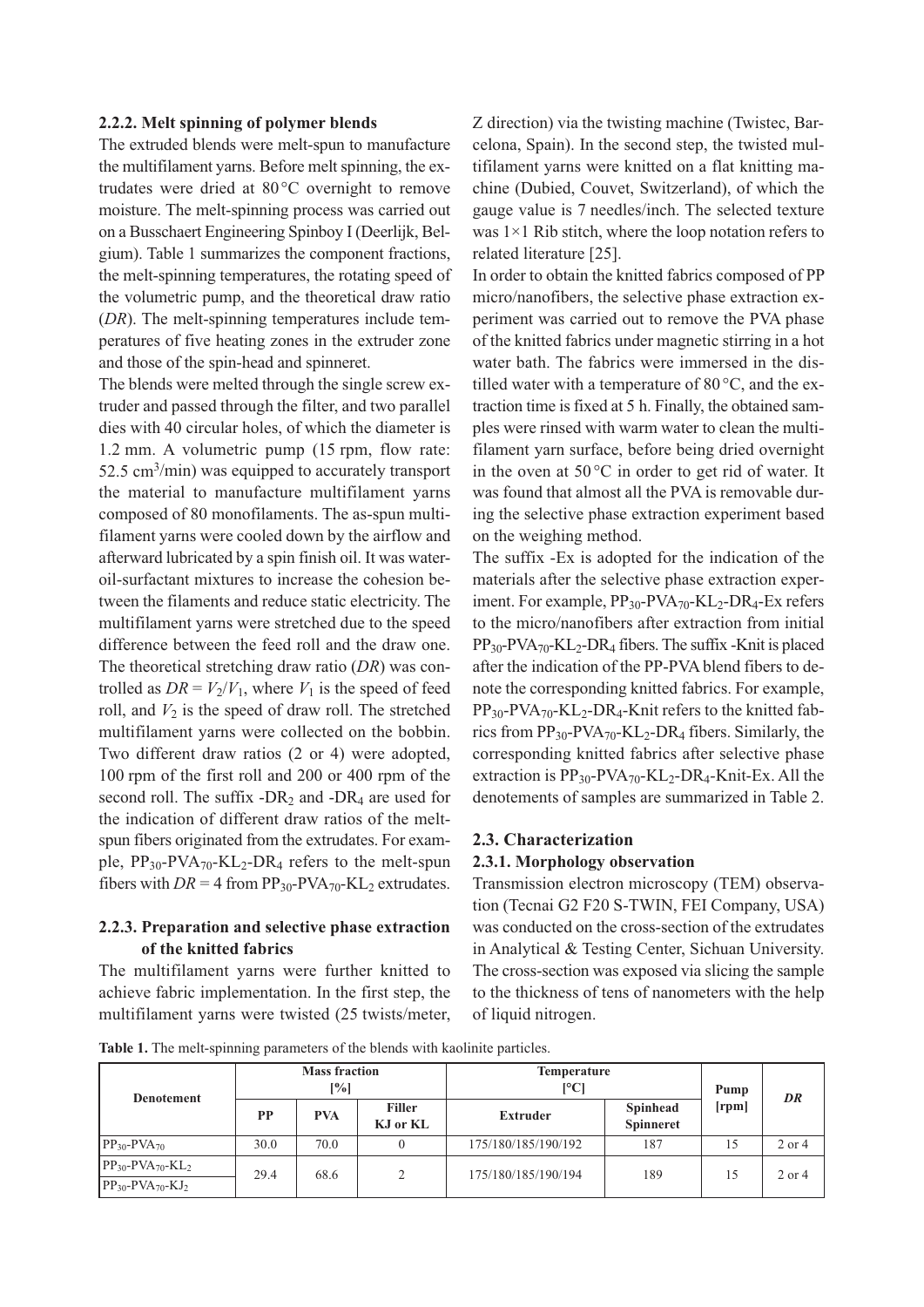| <b>Extrudates</b>                             |                                                                  |                              | Melt-spun fibers                                    | Micro/nanofibers with                             | <b>Fabrics with the removal</b>                                                                                                                                                                                                   |  |
|-----------------------------------------------|------------------------------------------------------------------|------------------------------|-----------------------------------------------------|---------------------------------------------------|-----------------------------------------------------------------------------------------------------------------------------------------------------------------------------------------------------------------------------------|--|
|                                               | <b>Denotement</b>                                                | <b>Knitted fabrics</b><br>DR |                                                     | the removal of PVA                                | of PVA                                                                                                                                                                                                                            |  |
| $PP_{30}$ -PVA <sub>70</sub>                  | $PP_{30}$ -PVA <sub>70</sub> -DR <sub>2</sub>                    | 2                            | $PP_{30}$ -PVA <sub>70</sub> -DR <sub>2</sub> -Knit | $PP_{30}$ -PVA <sub>70</sub> -DR <sub>2</sub> -Ex | $PP_{30}$ -PVA <sub>70</sub> -DR <sub>2</sub> -Knit-Ex                                                                                                                                                                            |  |
|                                               | $PP_{30}$ -PVA <sub>70</sub> -DR <sub>4</sub>                    | 4                            | $PP_{30}$ -PVA <sub>70</sub> -DR <sub>4</sub> -Knit | $PP_{30}$ -PVA <sub>70</sub> -DR <sub>4</sub> -Ex | $PP_{30}$ -PVA <sub>70</sub> -DR <sub>4</sub> -Knit-Ex                                                                                                                                                                            |  |
| $PP_{30}$ -PVA <sub>70</sub> -KL <sub>2</sub> | $PP_{30} - PVA_{70} - KL_2 - DR_2$ 2                             |                              |                                                     |                                                   | $PP_{30} - PVA_{70} - KL_2 - DR_2 - K$ nit $PP_{30} - PVA_{70} - KL_2 - DR_2 - Ex$ $PP_{30} - PVA_{70} - KL_2 - DR_2 - K$ nit-Ex                                                                                                  |  |
|                                               | $PP_{30}$ -PVA <sub>70</sub> -KL <sub>2</sub> -DR <sub>4</sub> 4 |                              |                                                     |                                                   | $PP_{30}$ -PVA <sub>70</sub> -KL <sub>2</sub> -DR <sub>4</sub> -Knit   PP <sub>30</sub> -PVA <sub>70</sub> -KL <sub>2</sub> -DR <sub>4</sub> -Ex   PP <sub>30</sub> -PVA <sub>70</sub> -KL <sub>2</sub> -DR <sub>4</sub> -Knit-Ex |  |
| $PP_{30}$ -PVA <sub>70</sub> -KJ <sub>2</sub> | $PP_{30}$ -PVA <sub>70</sub> -KJ <sub>2</sub> -DR <sub>2</sub> 2 |                              |                                                     |                                                   | $ PP_{30}-PVA_{70}-KJ_2-DR_2-Knit $ $ PP_{30}-PVA_{70}-KJ_2-DR_2-Ex $ $ PP_{30}-PVA_{70}-KJ_2-DR_2-Knit-Ex $                                                                                                                      |  |
|                                               | $PP_{30} - PVA_{70} - KJ_2 - DR_4$ 4                             |                              |                                                     |                                                   | $PP_{30} - PVA_{70} - KJ_2 - DR_4 - K$ nit $PP_{30} - PVA_{70} - KJ_2 - DR_4 - Ex$ $PP_{30} - PVA_{70} - KJ_2 - DR_4 - K$ nit-Ex                                                                                                  |  |

**Table 2.** Denotements of the samples.

The images of the knitted fabrics before and after the selective phase extraction experiment were acquired via a digital camera (Huawei P9 EVA-AL00, Shenzhen, China).

The knitted fabrics from the  $PP_{30}$ -PVA<sub>70</sub>-DR<sub>4</sub> fibers before and after selective phase extraction were metalized and afterward observed by field emission scanning electron microscopy (SEM) on Apreo S (ThermoFisher Scientific, USA) in Sichuan University (Chengdu, China). The accelerating voltages are from 5.0 to 20.0 kV. Also, to better observe the morphology of the biphasic fibers  $(PP_{30}-PVA_{70})$  with kaolinite particles before and after selective phase extraction, further characterization was performed on a scanning electron microscope (FEI Quanta 200 ESEM) in PCH laboratory, IMT Mines Alès (France), accompanied with the secondary electron (SE) and back-scattered electron (BSE) mode. The accelerated voltage was 12.5 kV. Before the SEM experiment, the samples were coated with a thin carbon layer.

The aforementioned experiments were repeated at least three times.

## **2.3.2. Melt flow index (MFI)**

The melt flow index (MFI) measurement was realized on the Melt Flow Tester (Thermo Haake, USA), according to the standard ASTM D1238 [26]. The piston and the tested polymer were pre-heated for 4 and 3 minutes, respectively. The temperature was kept at 190°C, and the load during the experiment was selected as 2.16 kg. The MFI value was recorded with the unit  $[g/10 \text{ min}]$ .

## **2.3.3. Thermal behaviors**

To evaluate the thermal stability of the samples, the thermogravimetric analysis (TGA) was carried out via a TGA/DSC 3+ (Mettler Toledo, Columbus, Ohio, USA) under nitrogen and air atmosphere at a purge rate of 50 ml/min. For each experiment, a sample of approximately 10 mg was used. To remove the physisorbed water, an isothermal step (10 min,  $100^{\circ}$ C) was conducted before starting the analysis and then the samples were heated to 700°C at a heating rate of  $10^{\circ}$ C/min.

The thermal properties of all the fiber samples after the selective phase extraction were observed with differential scanning calorimetry (DSC) with TGA/ DSC 3+, under constant nitrogen flow (50 ml/min). Each milligram sample was placed in a hermetically sealed aluminum pan. The scanning procedure involved heating from 20 to  $220^{\circ}$ C at a rate of 10°C/min, during which the melting endotherm was recorded. The parameters including melting temperature  $(T_{\text{peak}})$ , maximum of the peak), onset, endset, and range of the melting peaks ( $T_{\text{onset}}$ ,  $T_{\text{endset}}$ ,  $\Delta T$  =  $T_{\text{endset}} - T_{\text{onset}}$ , and corresponding enthalpies were measured. In addition, Equation (1) was used to calculate the crystallinity degree  $(X_C)$ :

$$
X_{\rm c} = \frac{\Delta H_{\rm f}}{\Delta H_{\rm f}^0} \cdot 100\tag{1}
$$

where  $\Delta H_f$  is the heat of fusion of the tested samples [J/g], and  $\Delta H_f^0$  is the reference value of the heat of fusion for a perfect 100% crystalline polymer. As for PP material,  $\Delta H_f^0$  can be fixed as 209 J/g [27]. Herein, due to the almost complete extraction of PVA and low addition amount of kaolinite particles, we ideally only consider the impact of PP to make a semiquantitative analysis.

The aforementioned experiments were repeated at least three times.

## **2.3.4. Mechanical properties**

To test the mechanical properties of the filaments, tensile tests were carried out on single monofilaments extracted from the 80-monofilament multifilament yarns, on a machine with the model name of Zwick 1456 (Germany), according to the ISO 5079 standard [28]. The load cell of the machine was 10 N, the test length was 20 mm and the deformation speed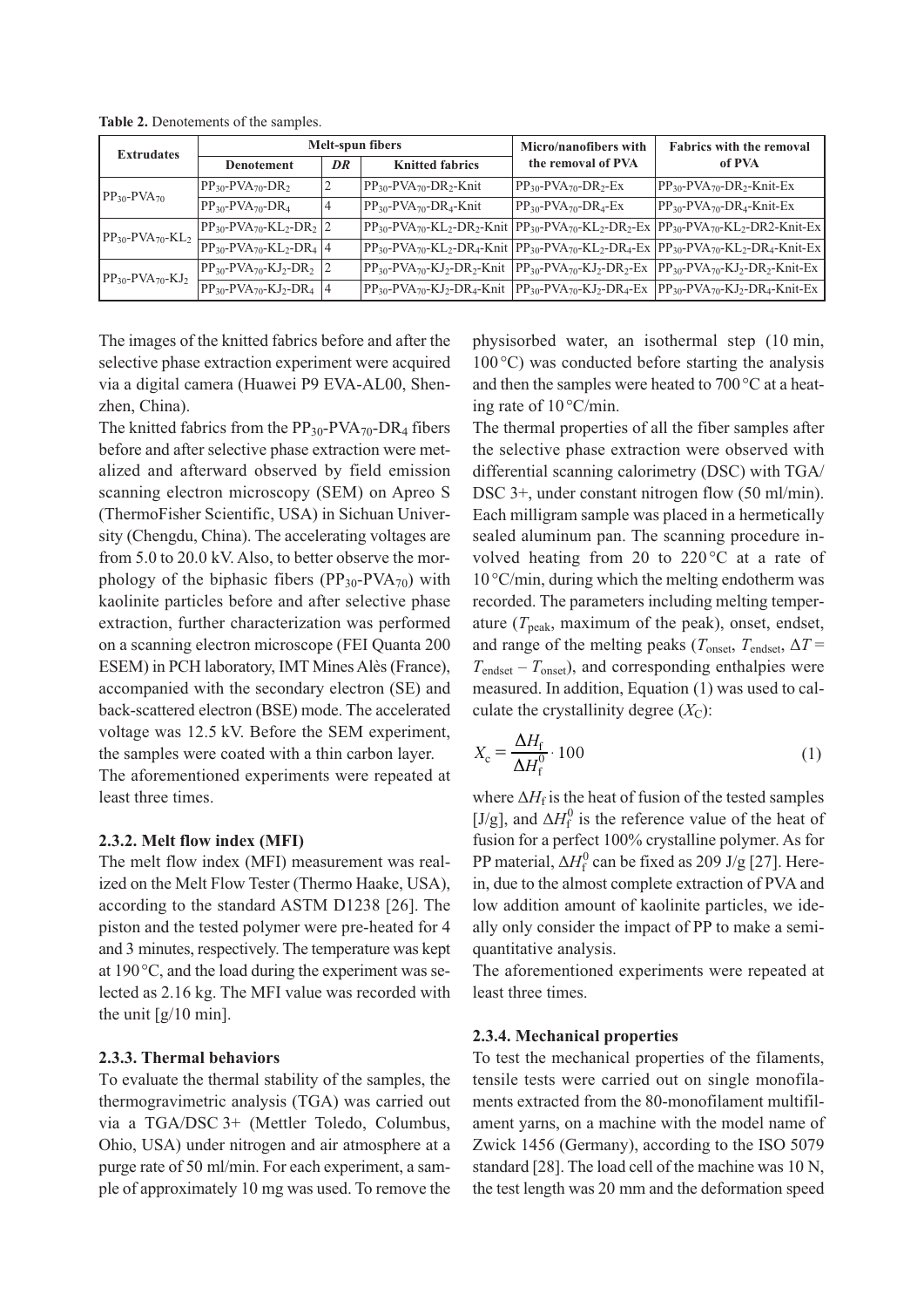was 20 mm/min. Tensile tests were carried out in a standard atmosphere (relative humidity of 65±5% with a temperature of  $20\pm2\degree C$  [29]. Measurements were conducted for 10 different single monofilaments from the same yarn. In order to examine the fineness [dTex] of each single monofilament before extraction prior to tensile tests, a vibroscope machine (Vibroskop, Lenzing Instruments, Germany) was operated based on the NF G 07-306 standard. The fineness is used to calculate Young's modulus in [MPa] and also tenacity in [cN/Tex].

The mechanical properties of the knitted fabrics from  $PP_{70}$ -PVA<sub>30</sub>-DR<sub>3</sub> before and after selective phase extraction were also tested on an electromechanical universal test system (MTS Criterion Model 43, Eden Prairie, USA) with a load cell of 10 kN. The width of the selected fabrics was near 40 mm, and the gauge length of the sample was selected as 60 mm, and the deformation speed was set as 30 mm/min. In addition, the thicknesses of the knitted fabrics (millimeter level) were tested by a fabric thickness tester (Sodemat, France), based on the standard ASTM D 1777-96 (2007) [30].

## **2.3.5. Air permeability**

The air permeability of textile fabrics is evaluated based on the rate of flow of air passing perpendicularly through a given area of fabric by measuring its difference across the fabric test area at a given pressure over a given period. Transverse air permeability was measured with a machine named 'Permeabilimetre à l'air' (Emi Développement, Bréviandes, France) with a pressure applied of 100 Pa and a test area of 20 cm2 , based on ISO 9237:1995 [31]. Air permeability tests were also carried out in a standard atmosphere (relative humidity:  $65\pm5\%$ ; temperature:  $20\pm2\,^{\circ}\mathrm{C}$ ).

### **3. Results and discussion**

## **3.1. Melt-extruded polymer blends (rod)**

PP and PVA with pristine and modified kaolinites were melt-compounded with the twin-screw extruder. Due to the difference of the particles in the surface tension, the localization is expected to differ within the polymer blends. Thus, TEM observation was conducted to observe the localization of kaolinite particles before and after regioselective modification. The related localization is illustrated in Figure 2, where the dark-colored phase represents the PP phase, and the light-colored phase is the PVA phase. As for unmodified KL particles, there is a more pronounced agglomeration with a stacked structure due to stronger hydrogen bonds. KL particles are distributed at the interface and also in the bulk of the PVA phase. The hydrophilicity of KL particles leads to their migration from the PP phase towards the PVA phase during the melt extrusion process. As for the Janus kaolinite particles, the octahedral layer (alumina face) becomes hydrophobic via regioselective grafting of octadecyl groups  $(C_{18}H_{37}$ -). As a result, the polarity and dispersibility of the kaolinite particles are tuned. From the TEM images, it is observed that KJ particles are mainly localized at the interface of PP and PVA due to the regioselective modification of the kaolinite particles. Furthermore, the octahedral structure of KJ particles with a thinner layer is observed in Figure 2c. Generally, the modification of kaolinite particles into Janus morphology is beneficial for interfacial localization.

The obtained extrudates were prepared to be meltspun, and their fluidity during the high-temperature processing strongly influences the melt spinnability. For the melt-spinning machine, the temperature at which the MFI index is between 15 and 30 g/10 min



**Figure 2.** The TEM images of the extrudates in rod form (cross-section) from (a)  $PP_{30}$ -PVA<sub>70</sub>-KL<sub>2</sub>; (b)  $PP_{30}$ -PVA<sub>70</sub>-KJ<sub>2</sub>; (c) zoomed picture of (b).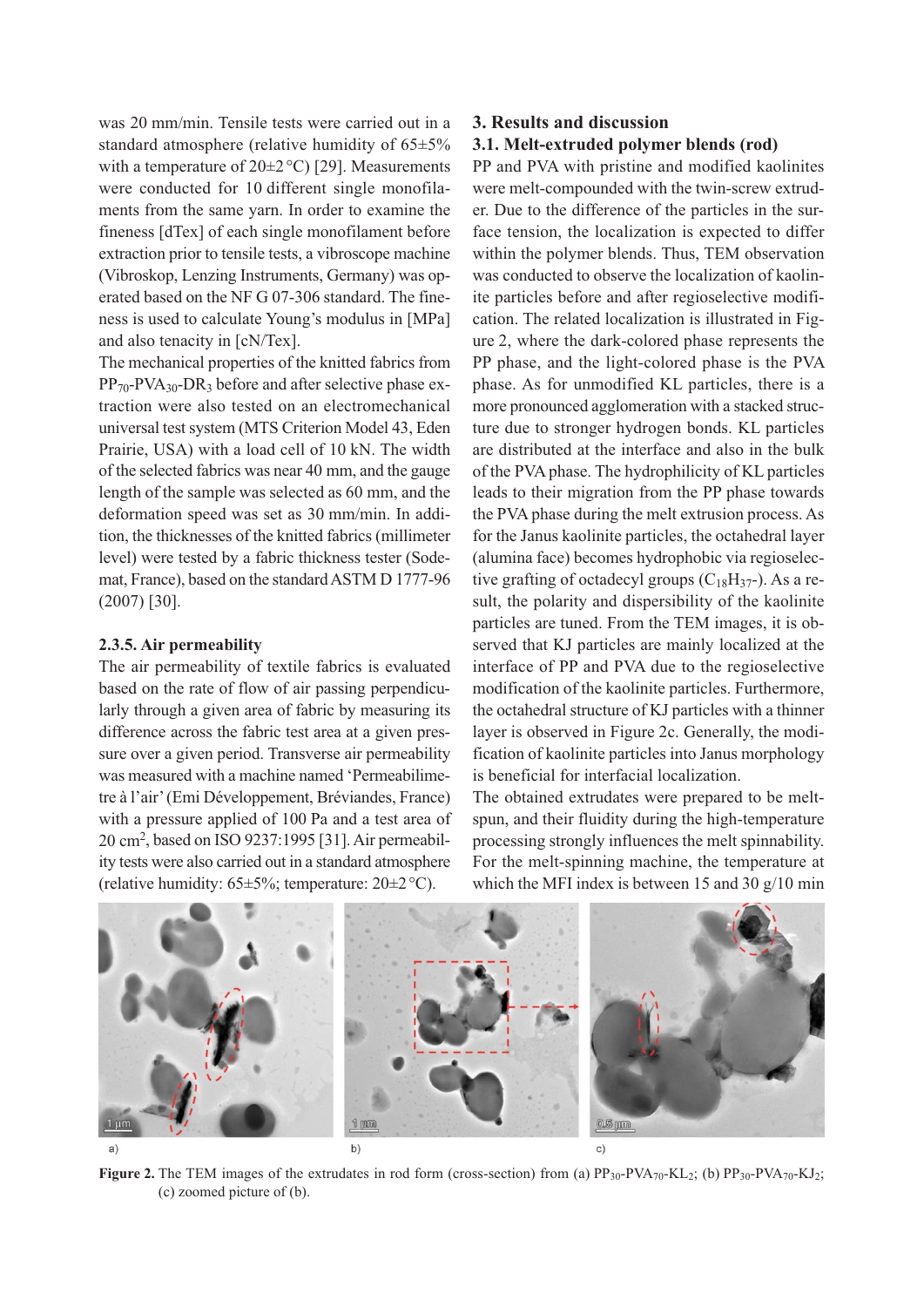

**Figure 3.** Melt flow index (190°C, 2.16 kg) of PP, PVA, and the blends with/without kaolinite particles.

is a recommended reference, especially for the spinhead and spinneret to succeed in the spinnability. Therefore, the extrudates were characterized by the melt flow indexer. The melt flow indexes of neat polymers PP and PVA and their blends at 190 °C are presented in Figure 3. The melt flow index of PP is 11.8 g/10 min, while that of PVA is 19.3 g/10 min. After the blending of the polymers, the melt flow index increases up to 41.6 g/10 min. The increment in the fluidity of the blends results from the weak interactions of the two immiscible components PP and PVA [32]. The kaolinite particles slightly decrease the melt flow index. The  $PP_{30}$ -PVA<sub>70</sub>-KL<sub>2</sub> exhibits the lowest value as  $37.2 \frac{g}{10}$  min among the five groups of samples. KL particles are also localized in the PVA matrix phase, which has a more noticeable impact upon the fluidity compared with the KJ particles mostly localized at the biphasic interface. It is originated from the different impacts of particles on the fluidity of the PVA phase and the interaction of the two components.

## **3.2. Morphology of the knitted fabrics**

The production of fabrics was realized by twisting, and then the knitting process. Afterward, the knitted fabrics were selectively extracted in the water bath to remove the PVA phase. The PP micro/nanofibers in the PP phase were released after the PVA removal, as the target product of the research. The schematic process of the selective phase extraction of PP micro/nanofiber fabrics is illustrated in Figure 4. The shape of knitted fabrics is maintained, and the color transforms from yellow to white, exhibiting the natural color of PP material. In order to discover the microscopic structures of the obtained samples, SEM observations were realized. It was started from the observation of the samples without particles, shown in Figure 5. Figure 5a and 5d illustrate the morphology of the fabric before selective phase extraction, where the knitting structure Figure 5a and the surface of the biphasic fiber Figure 5d are observable. After the selective phase extraction of PVA in hot water, the physical aspect of the knitting structure is maintained (Figure 5b), with the presence of micro/ nanofibers (Figure 5e, 5c and 5f). The mean diameters are about hundreds of nanometers, corresponding to an increase of the specific surface area. The quantitative calculation of PP micro/nanofiber diameter is difficult to be carried out in the case of the diameter deviations (tens of micrometer in diameter) of the  $PP_{30}$ -PVA<sub>70</sub>-DR<sub>4</sub> fibers before selective phase extraction. This is common for the melt-spun multifilament yarns from the immiscible polymer blends due to uncontrollable swelling coefficient and inhomogeneous morphology. Furthermore, it is distinguished in Figure 5f that the micro/nanofibers are not entirely isolated. Instead, the micro/nanofibers are interconnected, which is also the reason for the



**Figure 4.** The selective phase extraction process of PP<sub>30</sub>-PVA<sub>70</sub>-DR<sub>4</sub> fabrics. (a) The fabric before extraction; (b) the fabric after extraction.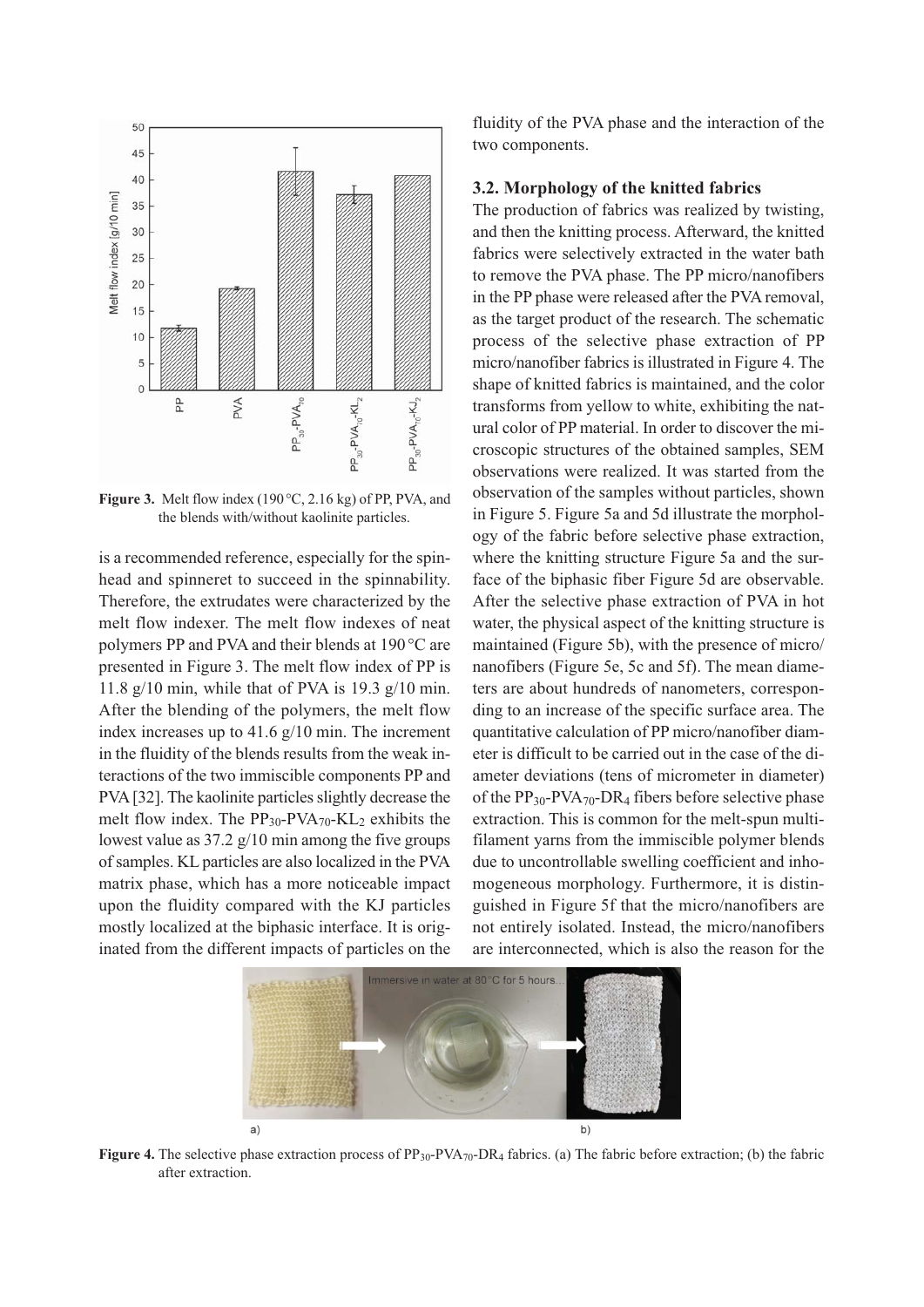

Figure 5. SEM images of knitted PP<sub>30</sub>-PVA<sub>70</sub>-DR<sub>4</sub> fabrics with increasing magnification. (a), (d) before selective phase extraction; (b ), (c), (e), (f) after selective phase extraction.

well maintaining of the monofilament and knitting structure after selective phase extraction.

Furthermore, to investigate the morphology of the fibers filled with kaolinite particles, the related SEM images are displayed in Figure 6. A previous study has explained and successfully demonstrated the method of detecting the particle localization by BSE mode [20]. The white dots are the kaolinite particles on the BSE images. The surface of the fibers is rough, and the fibrillar structure is visible, even before the selective phase extraction, and some particles have migrated towards the surface. In order to



**Figure 6.** SEM images of (a)  $PP_{30}$ -PVA<sub>70</sub>-KL<sub>2</sub>-DR<sub>4</sub> fibers; (b) BSE of (a); (c)  $PP_{30}$ -PVA<sub>70</sub>-KJ<sub>2</sub>-DR<sub>4</sub> fibers; (d) BSE of (c).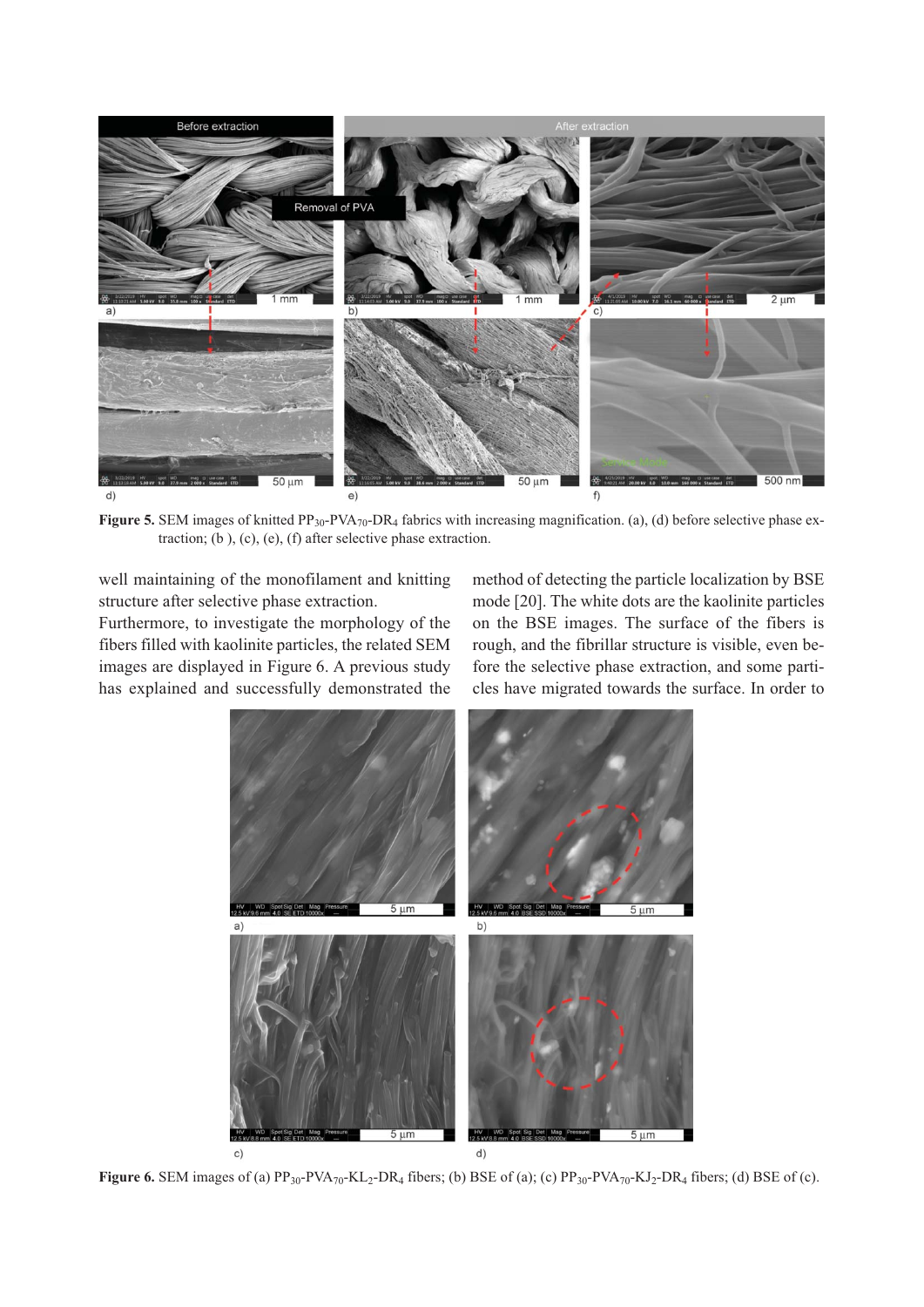

**Figure 7.** SEM images of (a), (b), (c)  $PP_{30}$ -PVA<sub>70</sub>-KL<sub>2</sub>-DR<sub>4</sub> fibers after extraction; (d), (e), (f)  $PP_{30}$ -PVA<sub>70</sub>-KJ<sub>2</sub>-DR<sub>4</sub> fibers after extraction ((b), (e) BSE mode of (a), (d)).

further reveal the localization of fillers at the biphasic interface, fibers after selective phase extraction were also observed via SEM characterization coupled with BSE mode. The related results are illustrated in Figure 7. Firstly, the morphology of a large number of micro/nanofibers is observable after the selective phase extraction (Figure 7a and 7d), with the diameter of hundreds of nanometers (Figure 7c and 7f). Secondly, some kaolinite particles are retaining on the PP surface according to the BSE mode observation (Figure 7b and 7e).

For the pellets and the obtained fibers, we have found that the PVA is completely accessible during the selective phase extraction experiment with hot water by weighing method. In order to investigate if some kaolinite particles retain on the PP micro/nanofibers, an indirect method is also feasible by using the thermogravimetric analysis (TGA). The detailed results are displayed in Figure 8. The TGA analyses of kaolinite particles have been done in the previous study to reveal their thermal stability [20]. Based on the TGA data, the residues at 700°C are summarized in Table 3. In the previous study, it has been observed that the initial decomposition temperatures (5% decomposition) of KL and KJ particles were around 500 °C under nitrogen and air atmospheres. In addition, their residues at 700 °C were approximately about 85–86%, of which the modified kaolinite exhibits a higher weight loss for the degradation of the grafted ODPA. There is no residue for unfilled PP micro/nanofibers at 700°C, but those for the PP micro/nanofibers filled with kaolinite are over 2.7% in any circumstances. Thus, it proves that both KL and KJ particles are embedded with the PP micro/ nanofibers and partially exposed to the external environment, from SEM observation and TGA analysis. The retention of particles is mainly ascribed to two reasons. The first is their interfacial localization within the biphasic polymers, especially KJ particles. The second is their large dimension compared with the phase size of polymers. The average primary particle size of kaolinite particles is 800 nm, of the equivalent scale of micro/nanofiber diameters and the spacing between the micro/nanofibers, which is distinguishable from Figure 5 and Figure 7. It indicates that the particles within the PVA phase of the extrudates (referable to Figure 2) have the possibility to be bridged with the PP phase during the melt-spinning process, for the scale of the PVA phase drops sharply and cannot fully accommodate kaolinite particles.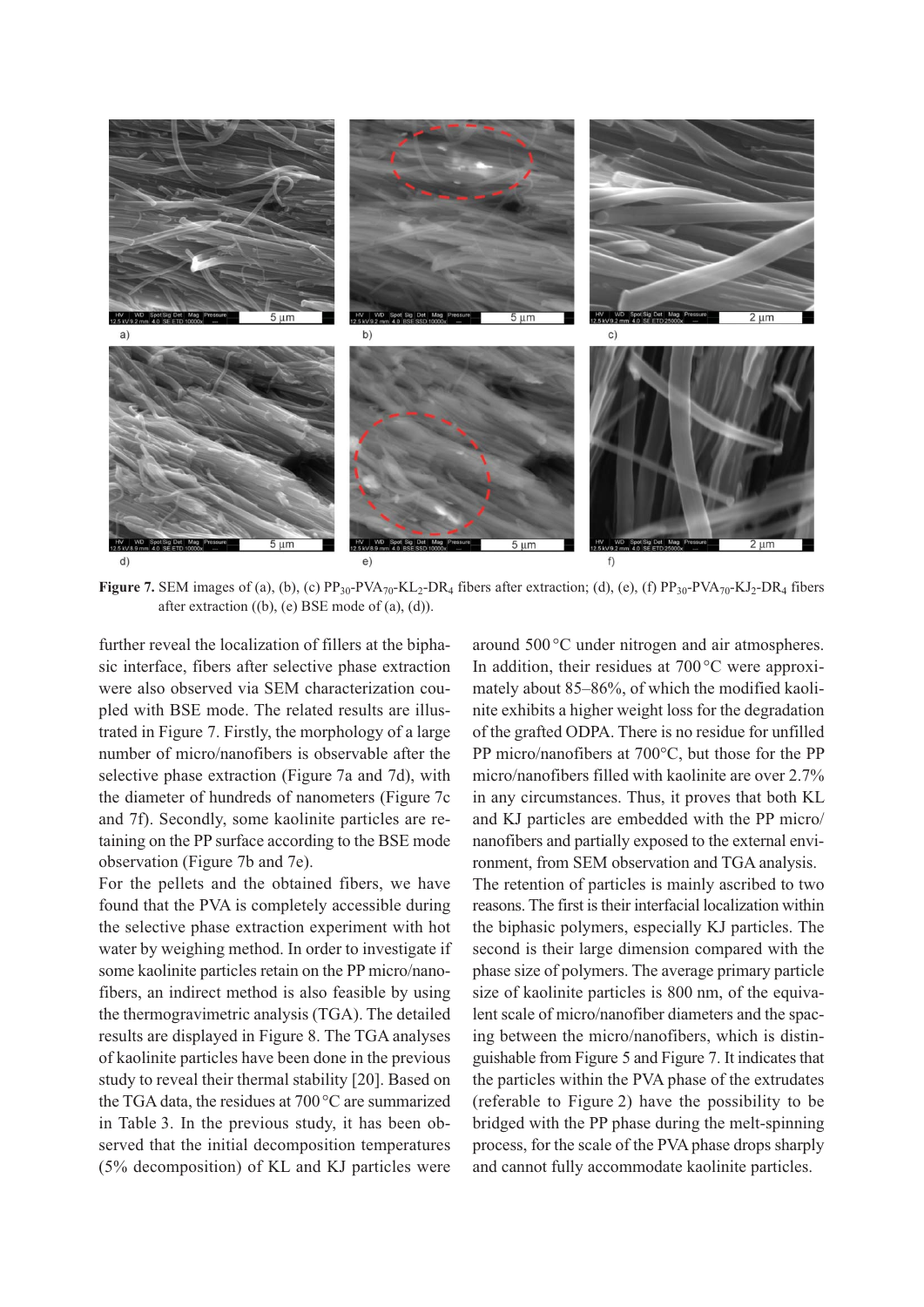

**Figure 8.** TGA results of the PP micro/nanofibers extracted from  $PP_{30}$ -PVA<sub>70</sub> blend fibers with different draw ratios under different atmospheres. (a)  $DR = 2$ ,  $N_2$  atmosphere; (b)  $DR = 4$ ,  $N_2$  atmosphere; (c)  $DR = 2$ , air atmosphere; (d)  $DR = 4$ , air atmosphere.

Table 3. Residues (at 700 °C) of kaolinite particles and PP micro/nanofibers extracted from  $PP_{30}$ -PVA<sub>70</sub> blend fibers with different draw ratios under different atmospheres.

| <b>Samples</b>                                                     | Residue in N <sub>2</sub><br>atmosphere<br>$\lceil\% \rceil$ | Residue in air<br>atmosphere<br>$\lceil\% \rceil$ |
|--------------------------------------------------------------------|--------------------------------------------------------------|---------------------------------------------------|
| KL particles                                                       | 86.1                                                         | 86.1                                              |
| KJ particles                                                       | 85.1                                                         | 84.7                                              |
| $PP_{30}$ - $PVA_{70}$ - $DR_{2}$ -Ex                              | 0.0                                                          | 0.0                                               |
| $PP_{30}$ -PVA <sub>70</sub> -KL <sub>2</sub> -DR <sub>2</sub> -Ex | 3.0                                                          | 3.3                                               |
| $PP_{30}$ - $PVA_{70}$ - $KJ_2$ - $DR_2$ - $Ex$                    | 2.7                                                          | 2.9                                               |
| $PP_{30}$ -PVA <sub>70</sub> -DR <sub>4</sub> -Ex                  | 0.1                                                          | 0.0                                               |
| $PP_{30}$ -PVA <sub>70</sub> -KL <sub>2</sub> -DR <sub>4</sub> -Ex | 4.0                                                          | 3.8                                               |
| $PP_{30}$ -PVA <sub>70</sub> -KJ <sub>2</sub> -DR <sub>4</sub> -Ex | 3.7                                                          | 3.0                                               |

### **3.3. Thermal properties**

The crystallization degree is an important and easily measurable parameter to describe the aggregate structure and is inferable from the DSC results for the thermal properties. Therefore, the DSC measurement was carried out towards the obtained PP micro/ nanofibers. The DSC curves are displayed in Figure 9, and related details are summarized in Table 4. There is a single peak for the PP micro/nanofibers when the draw ratio is 2, with a melting point of 165 °C. In addition, the introduction of the Janus kaolinite allows shifting the melting point to the higher temperatures, but there is no significant modification of the crystallinity degree. When the draw ratio is 4, the crystallinity degree is increased from 30.4 to 32.1%, and the melting point is also increased from 165 to 168 °C. The incorporation of Janus kaolinite particles gives rise to the further increment of crystallinity degree towards 33.4%. Furthermore, the endothermic curve becomes multi-peak when the draw ratio is enhanced, especially when Janus KJ particles are introduced. It is ascribed to the difference of crystal forms or the degree of their perfection due to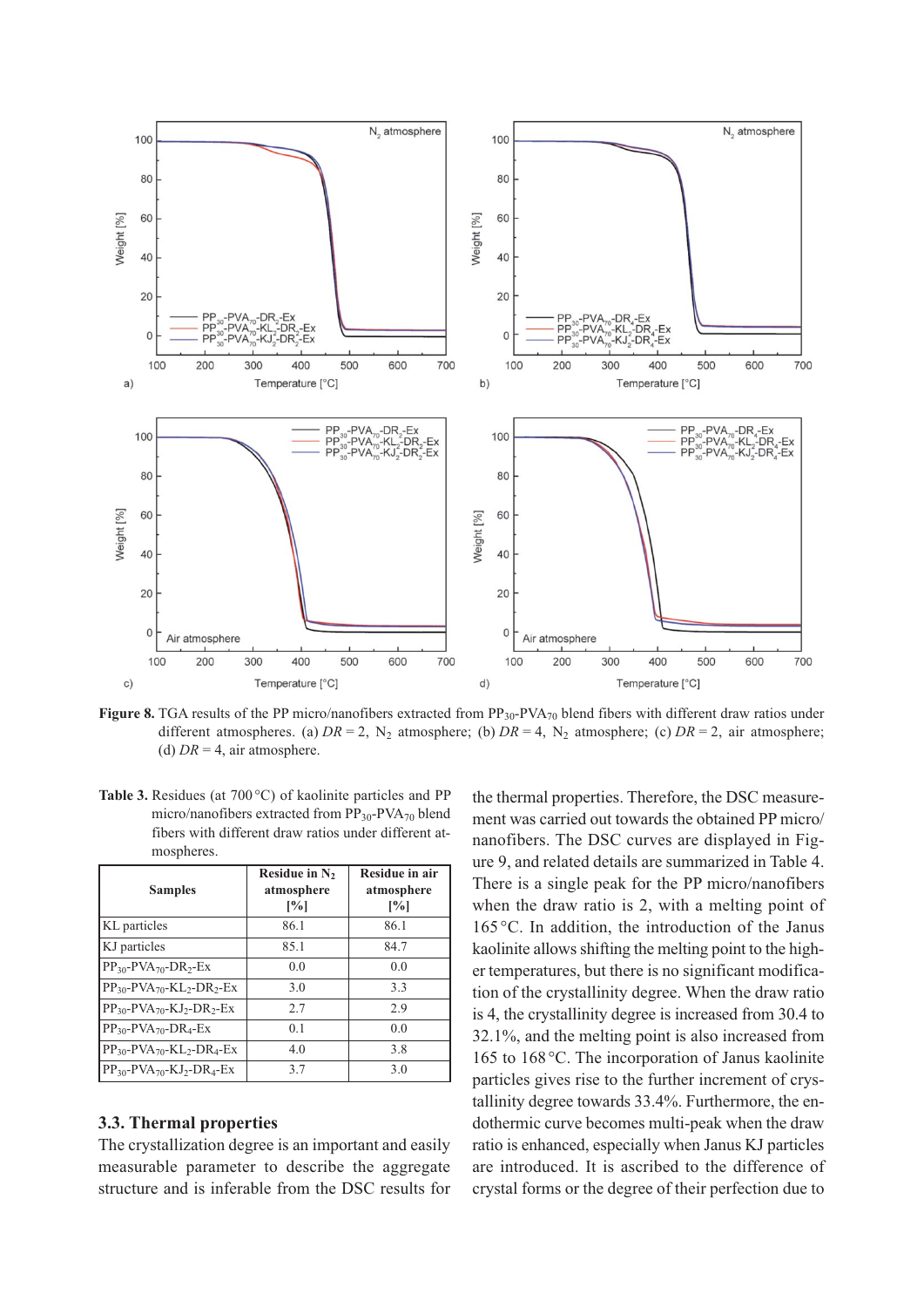

**Figure 9.** DSC spectra of PP micro/nanofibers after extraction (a) from PP<sub>30</sub>-PVA<sub>70</sub> with/without kaolinite particles with  $DR = 2$ ; (b) from PP<sub>30</sub>-PVA<sub>7</sub>0 with/without kaolinite particles with  $DR = 4$ .

**Table 4.** Thermal properties of PP micro/nanofibers extracted from PP<sub>30</sub>-PVA<sub>70</sub> with/without kaolinite particles with different draw ratios.

|                                                                    | Draw ratio     | Enthalpy<br>[J/g] | $X_{c}$<br>[%] | $T_{onset}$<br>[°C] | $I_{endset}$<br>[°C] | $\Delta T$<br>[°C] | $T_{\rm peak}$<br>$\mathsf{C}^{\mathsf{C}}$ |
|--------------------------------------------------------------------|----------------|-------------------|----------------|---------------------|----------------------|--------------------|---------------------------------------------|
| $PP_{30}$ -PVA <sub>70</sub> -DR <sub>2</sub> -Ex                  | $\mathfrak{D}$ | 63.48             | 30.4           | 150.6               | 174.0                | 23.4               | 164.8                                       |
| $PP_{30}$ -PVA <sub>70</sub> -KL <sub>2</sub> -DR <sub>2</sub> -Ex | $\mathcal{D}$  | 67.94             | 32.5           | 151.6               | 172.4                | 20.8               | 164.6                                       |
| $PP_{30}$ -PVA <sub>70</sub> -KJ <sub>2</sub> -DR <sub>2</sub> -Ex | $\bigcirc$     | 62.94             | 30.1           | 151.9               | 173.4                | 21.5               | 167.1                                       |
| $PP_{30}$ -PVA <sub>70</sub> -DR <sub>4</sub> -Ex                  | $\overline{4}$ | 67.10             | 32.1           | 150.2               | 173.9                | 23.7               | 167.9                                       |
| $PP_{30}$ -PVA <sub>70</sub> -KL <sub>2</sub> -DR <sub>4</sub> -Ex | $\overline{4}$ | 67.81             | 32.4           | 155.5               | 173.4                | 17.9               | 166.5                                       |
| $PP_{30}$ -PVA <sub>70</sub> -KJ <sub>2</sub> -DR <sub>4</sub> -Ex | $\overline{4}$ | 69.91             | 33.4           | 155.7               | 175.8                | 20.1               | 166.6                                       |

different recrystallization situation at high temperatures during drawing [33, 34].

#### **3.4. Mechanical behaviors**

The incorporation of kaolinite particles inevitably influences the mechanical properties of the multifilament yarns. The tensile tests were realized for the monofilaments randomly extracted from them. The mechanical properties of the  $PP_{30}$ -PVA<sub>70</sub> filaments with and without kaolinite particles and the related representative stress-strain curves are illustrated in Table 5 and Figure 10, respectively. A low draw ratio (chosen as 2) during the melt-spinning process is usually not conducive to crystallization and orientation development with good mechanical properties of fibers. The related fibers exhibit low tenacity and high breaking elongation, which is ascribed to the low molecular chain orientation and low crystallization degree. The addition of kaolinite particles into the polymer blend significantly enhances Young's modulus and tenacity, while the breaking elongation is slightly decreased.

With the increment of the draw ratio from 2 to 4, the mechanical properties are enhanced significantly. Young's modulus is increased sharply from 842 to 2916 MPa, while the tenacity increases from 5.8 to 19.4 cN/Tex. Meanwhile, from the shape of the curves, it is illustrated that the ductility of the fibers is significantly decreased, and breaking elongation is decreased from 47 to 21%. The incorporation of kaolinite particles becomes detrimental to Young's modulus as well as the tenacity. Based on the stressstrain curves, it is observed that within a certain degree of strain, the stress is enhanced due to the kaolinite particles. Meanwhile, the particles as stress concentration points lead to the advance of breakage, especially KJ particles. The diameter of the PP micro/nanofibers is in the same order of magnitude as the diameter of the kaolinite particles. Therefore, the

**Table 5.** Mechanical properties of the composite fibers from PP<sub>30</sub>-PVA<sub>70</sub> with/without kaolinite particles.

| <b>Fibers</b>                                                 | Young's<br>modulus<br>[MPa] | <b>Tenacity</b><br>[cN/Text] | <b>Breaking</b><br>elongation<br>$\left[\%\right]$ |  |
|---------------------------------------------------------------|-----------------------------|------------------------------|----------------------------------------------------|--|
| $PP_{30}$ -PVA <sub>7</sub> -DR <sub>2</sub>                  | $842 \pm 124$               | $5.8 \pm 1.0$                | $47 + 14$                                          |  |
| $PP_{30}$ -PVA <sub>7</sub> -KL <sub>2</sub> -DR <sub>2</sub> | 1638±446                    | $7.0 \pm 1.0$                | $35 \pm 13$                                        |  |
| $PP_{30}$ -PVA <sub>7</sub> -KJ <sub>2</sub> -DR <sub>2</sub> | $1810\pm 674$               | $7.3 \pm 1.4$                | $34+9$                                             |  |
| $PP_{30}$ -PVA <sub>7</sub> -DR <sub>4</sub>                  | $2916\pm 431$               | $19.4 \pm 1.9$               | $21 \pm 3$                                         |  |
| $PP_{30}$ -PVA <sub>7</sub> -KL <sub>2</sub> -DR <sub>4</sub> | 1987±209                    | $18.6 \pm 1.8$               | $17 + 2$                                           |  |
| $PP_{30}$ -PVA <sub>7</sub> -KJ <sub>2</sub> -DR <sub>4</sub> | 2165±225                    | $15.8 \pm 3.7$               | $13\pm3$                                           |  |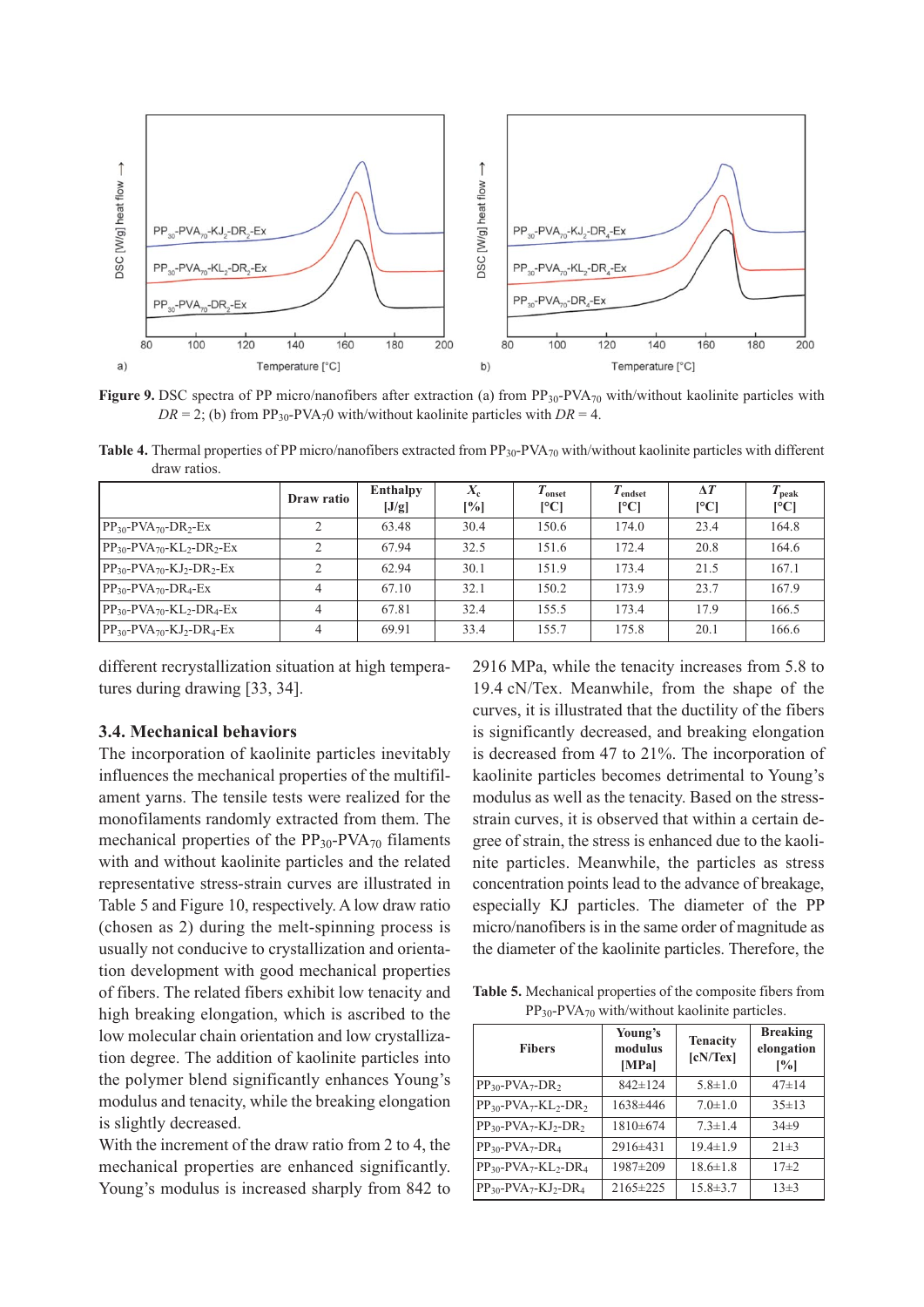

**Figure 10.** Stress-strain curves of (a) PP<sub>30</sub>-PVA<sub>7</sub>-DR<sub>2</sub> fibers with/without kaolinites; (b) PP<sub>30</sub>-PVA<sub>7</sub>-DR<sub>4</sub> fibers with/without kaolinites.

increase of draw ratio brings about more stress concentration points.

As for the knitted fabrics, the related mechanical behaviors were also investigated via the tensile tests. Through these tests, the effect of the selective phase extraction was also taken into consideration. A higher draw ratio during the melt-spinning process leads to the enhancement of the mechanical properties of the monofilament fibers with a reduced thickness, which is beneficial for the knitting process. Therefore, the knitted fabrics from multifilament yarns with *DR* of 4 were tested for mechanical properties. The mechanical properties, as well as the air permeability of the knitted fabrics from  $PP_{30}$ -PVA<sub>70</sub> fibers before and after selective phase extraction, are illustrated in Table 6. The stress-strain curves of knitted fabrics from  $PP_{30}$ -PVA<sub>70</sub> fibers with  $DR = 4$  are also displayed in Figure 11. As for the fabrics before selective

**Table 6.** Mechanical properties of the knitted fabrics from  $PP_{30}$ -PVA<sub>70</sub> fibers.

| <b>Fabrics</b>                                                          | <b>Thickness</b><br>$\lceil$ mm $\rceil$ | Width<br>$\lceil$ mm $\rceil$ | <b>Areal density</b><br>$\left[\frac{\text{g}}{\text{m}^2}\right]$ | <b>Maximum stress</b><br>[MPa] | <b>Elongation</b> at<br>maximum force<br>$\left[\%\right]$ | Air permeability<br>${\rm [mm/s]}$ |
|-------------------------------------------------------------------------|------------------------------------------|-------------------------------|--------------------------------------------------------------------|--------------------------------|------------------------------------------------------------|------------------------------------|
| $PP_{30}$ -PVA <sub>70</sub> -DR <sub>4</sub> -Knit                     | 2.451                                    | 42                            | 838.7                                                              | $8.6 \pm 0.2$                  | $86.3 \pm 3.5$                                             | $2532\pm45$                        |
| $PP_{30}$ -PVA <sub>70</sub> -KL <sub>2</sub> -DR <sub>4</sub> -Knit    | 2.359                                    | 42                            | 825.4                                                              | $10.8 \pm 0.8$                 | $87.8 \pm 3.9$                                             | $2780 \pm 109$                     |
| $PP_{30}$ -PVA <sub>70</sub> -KJ <sub>2</sub> -DR <sub>4</sub> -Knit    | 2.353                                    | 41                            | 824.9                                                              | $11.3 \pm 0.1$                 | $67.8 \pm 1.5$                                             | $2780 \pm 109$                     |
| $PP_{30}$ -PVA <sub>70</sub> -DR <sub>4</sub> -Knit-Ex                  | 1.840                                    | 41                            | 319.3                                                              | $5.8 \pm 0.5$                  | $153.9 \pm 14.3$                                           | $2571 \pm 187$                     |
| $PP_{30}$ -PVA <sub>70</sub> -KL <sub>2</sub> -DR <sub>4</sub> -Knit-Ex | 1.715                                    | 42                            | 307.3                                                              | $5.3 \pm 0.1$                  | $111.5 \pm 14.0$                                           | $2634\pm98$                        |
| $PP_{30}$ -PVA <sub>70</sub> -KJ <sub>2</sub> -DR <sub>4</sub> -Knit-Ex | 1.825                                    | 42                            | 302.0                                                              | $6.8 \pm 0.6$                  | $148.2 \pm 21.7$                                           | $2991 \pm 190$                     |



**Figure 11.** Stress-strain curves of knitted fabrics from  $PP_{30}$ -PVA<sub>70</sub> fibers (a) before selective phase extraction; (b) after selective phase extraction.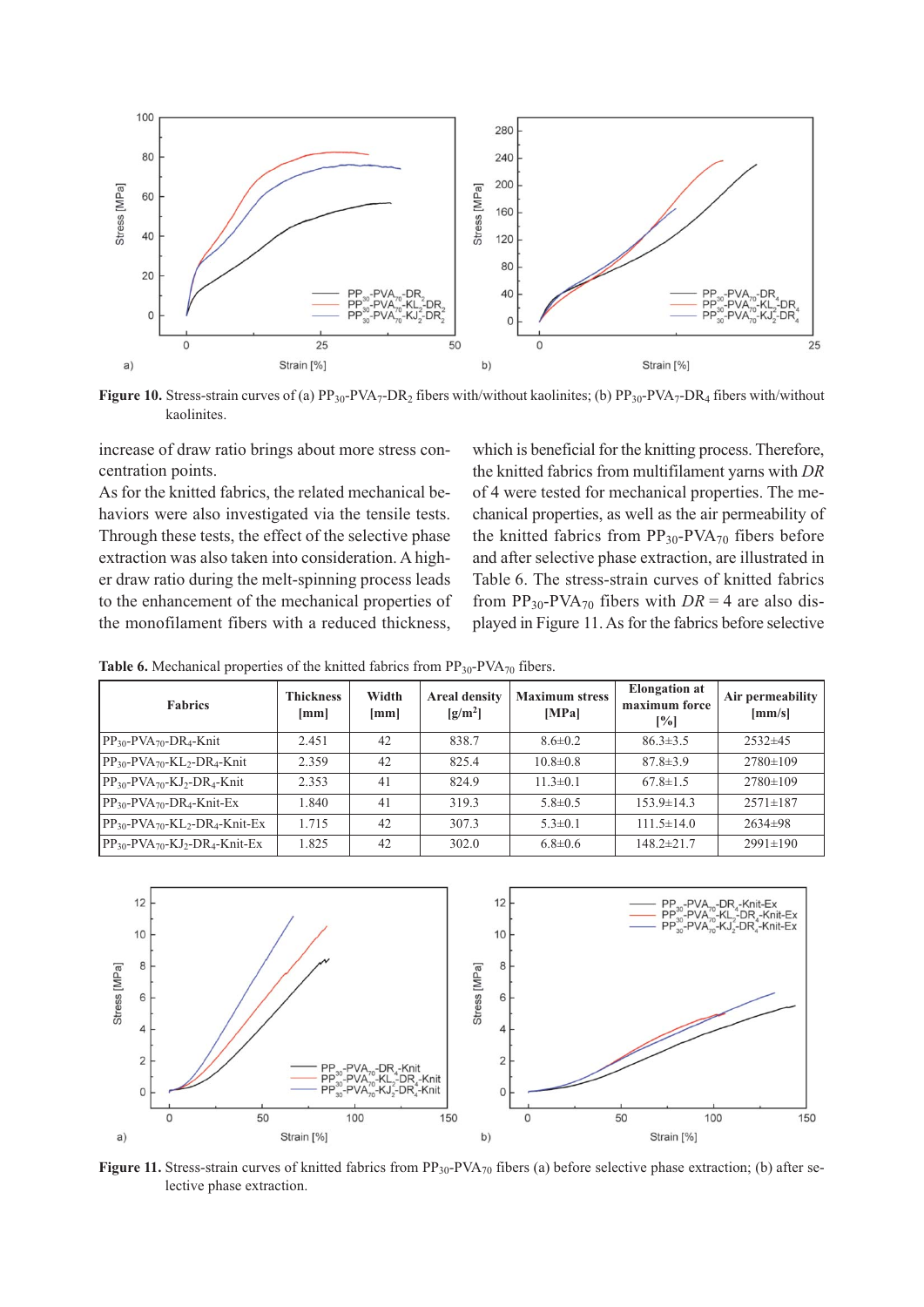phase extraction, the elongation at maximum force of the fabrics from  $PP_{30}$ -PVA<sub>70</sub>-DR<sub>4</sub>-Knit is 86.3%. The addition of KL and KJ particles significantly enhances the maximum stress from 8.6 to 10.8 and 11.3 MPa with an increment of 26 and 31%, respectively. Meanwhile, the corresponding elongation is decreased with the incorporation of KJ particles. More detailed information lies in the stress-strain curves, and the enhancement effect of kaolinite particles is obviously distinguished from the sharp increment of the slope, especially with Janus particles. The stress concentration points control the breakage of the monofilament fibers, and the effect is relatively weakened in the form of the fabrics from multifilament yarns. It is ascribed that some monofilament fibers with less stress concentration points and better mechanical properties play an important role in the mechanical behaviors of the knitted fabrics.

The PP micro/nanofiber fabrics are manufactured after the selective phase extraction. For their mechanical behaviors, the new thickness is taken into account. It is found that the maximum stress is decreased, and the corresponding elongation is significantly increased, mainly due to the 'sliding effect' of obtained PP micro/nanofibers between loops. With the incorporation of unmodified kaolinite particles KL, the maximum stress and corresponding elongation are decreased. Furthermore, KJ particles have no obvious impact on its corresponding elongation value and enhance the maximum stress from 5.8 to 6.8 MPa with an increment of 17%. The mechanical enhancement of the Janus kaolinite particles upon the fabrics still exists after PVA removal, attributed to the optimized aggregate structure of the PP phase. In conclusion, while imparting surface modification to the micro/nanofiber fabrics, the Janus kaolinite particles also endow them with better mechanical properties. In other aspects, the thicknesses of the fabrics, as well as their areal density, are decreased after the removal of PVA via selective phase extraction. Furthermore, the air permeability is slightly increased due to the loss of material. The most visible increment appears in the samples with Janus kaolinite particles after selective phase extraction.

### **4. Conclusions**

In this paper, the ratio of PP and PVA blends is 30 wt.%/70 wt.% for manufacturing the PP-PVA composite fibers, in which PP is transformed into micro/nanofibers in the PVA matrix phase. With the aid of green solvent water, the PP micro/nanofibers are obtained after the removal of the PVA phase. Kaolinite particles are incorporated into the  $PP_{30}$ -PVA<sub>70</sub> blends, of which raw kaolinite and Janus one particles are selected. TEM measurement confirms that Janus particles have a higher tendency to be confined at the interface. The multifilament yarns composed of the binary and ternary blends were successfully spun, and the knitting technology was adopted to create textile products followed by selective phase extraction. Numerous PP micro/nanofibers with diameters of hundreds of nanometers are released, and the knitting structure still maintains. The results demonstrate that some kaolinite particles are embedded with the PP phase, no matter which kaolinite particles are selected. The introduction of kaolinite particles may bring about more stress concentration points in the biphasic fibers; however, the enhancement effects still exist for the knitted fabrics with the Janus particles even after the selective phase extraction, with the optimized aggregate structure reflected in the increased crystallization degree. It sets an innovative example of manufacturing the thermoplastic polymer micro/nanofiber surface-modified and simultaneously mechanically enhanced with Janus particles.

#### **Acknowledgements**

The author Xiang Yan thanks for the financial support for PhD from China Scholarship Council.

#### **References**

[1] Fakirov S., Bhattacharyya D., Panamoottil S. M.: Converting of bulk polymers into nanosized materials with controlled nanomorphology. International Journal of Polymeric Materials and Polymeric Biomaterials, **63**, 777–793 (2014).

https://doi.org/10.1080/00914037.2014.886214

[2] Drabek J., Zatloukal M.: Meltblown technology for production of polymeric microfibers/nanofibers: A review. Physics of Fluids, **31**, 091301/1–091301/26 (2019).

https://doi.org/10.1063/1.5116336

[3] Jin K., Eyer S., Dean W., Kitto D., Bates F. S., Ellison C. J.: Bimodal nanofiber and microfiber nonwovens by melt-blowing immiscible ternary polymer blends. Industrial and Engineering Chemistry Research, **59**, 5238–5246 (2019).

https://doi.org/10.1021/acs.iecr.9b04887

[4] Raghavan B., Soto H., Lozano K.: Fabrication of melt spun polypropylene nanofibers by forcespinning. Journal of Engineered Fibers and Fabrics, **8**, 52–60 (2013). https://doi.org/10.1177/155892501300800106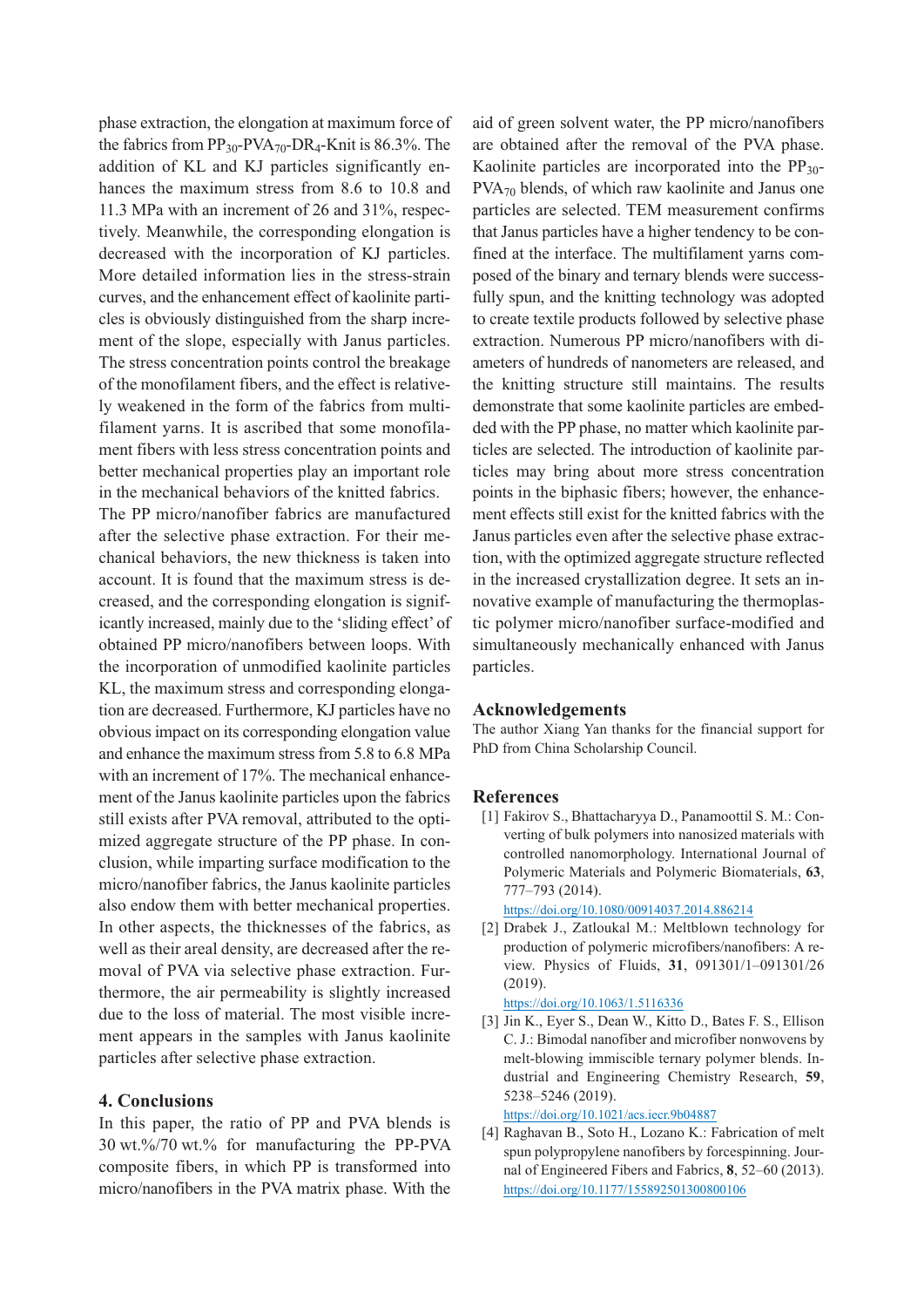- [5] Acik G., Altinkok C.: Polypropylene microfibers *via* solution electrospinning under ambient conditions. Journal of Applied Polymer Science, **136**, 48199/1– 48199/6 (2019). https://doi.org/10.1002/app.48199
- [6] Fedorova N., Pourdeyhimi B.: High strength nylon micro- and nanofiber based nonwovens *via* spunbonding. Journal of Applied Polymer Science, **104**, 3434– 3442 (2007).

https://doi.org/10.1002/app.25939

[7] Ayad E., Cayla A., Rault F., Gonthier A., Campagne C., Devaux E.: Effect of viscosity ratio of two immiscible polymers on morphology in bicomponent melt spinning fibers. Advances in Polymer Technology, **37**, 1134– 1141 (2018).

https://doi.org/10.1002/adv.21772

- [8] Karthik T., Rathinamoorthy R.: Nonwovens: Process, structure, properties and applications. WPI, New Delhi (2017).
- [9] Fakirov S.: Nano-/microfibrillar polymer–polymer and single polymer composites: The converting instead of adding concept. Composites Science and Technology, **89**, 211–225 (2013). https://doi.org/10.1016/j.compscitech.2013.10.007
- [10] Fakirov S.: Nanofibrillar polymer-polymer and single polymer composites via the 'converting instead of adding' concept – Examples of true polymer nanocomposite. Advanced Industrial and Engineering Polymer Research, **1**, 40–47 (2018).

https://doi.org/10.1016/j.aiepr.2018.02.001

- [11] Wang D., Sun G.: Formation and morphology of cellulose acetate butyrate (CAB)/polyolefin and CAB/polyester *in situ* microfibrillar and lamellar hybrid blends. European Polymer Journal, **43**, 3587–3596 (2007). https://doi.org/10.1016/j.eurpolymj.2007.05.018
- [12] Robeson L. M., Axelrod R. J., Vratsanos M. S., Kittek M. R.: Microfiber formation: Immiscible polymer blends involving thermoplastic poly(vinyl alcohol) as an extractable matrix. Journal of Applied Polymer Science, **52**, 1837–1846 (1994).

https://doi.org/10.1002/app.1994.070521301

[13] Wu T., Yuan D., Qiu F., Chen R-Y., Zhang G-Z., Qu J-P.: Polypropylene/polystyrene/clay blends prepared by an innovative eccentric rotor extruder based on continuous elongational flow: Analysis of morphology, rheology property, and crystallization behavior. Polymer Testing, **63**, 73–83 (2017).

https://doi.org/10.1016/j.polymertesting.2017.07.012

[14] Dedzo G. K., Detellier C.: Functional nanohybrid materials derived from kaolinite. Applied Clay Science, **130**, 33–39 (2016).

https://doi.org/10.1016/j.clay.2016.01.010

[15] Su L., Zeng X., He H., Tao Q., Komarneni S.: Preparation of functionalized kaolinite/epoxy resin nanocomposites with enhanced thermal properties. Applied Clay Science, **148**, 103–108 (2017). https://doi.org/10.1016/j.clay.2017.08.017

- [16] Hirsemann D., Shylesh S., De Souza R. A., Diar-Bakerly B., Biersack B., Mueller D. N., Martin M., Schobert R., Breu J.: Large-scale, low-cost fabrication of Janus-type emulsifiers by selective decoration of natural kaolinite platelets. Angewandte Chemie International Edition, **51**, 1348–1352 (2012). https://doi.org/10.1002/anie.201106710
- [17] Batistella M., Otazaghine B., Sonnier R., Petter C., Lopez-Cuesta J-M.: Fire retardancy of polypropylene/ kaolinite composites. Polymer Degradation and Stability, **129**, 260–267 (2016).

https://doi.org/10.1016/j.polymdegradstab.2016.05.003

- [18] Daitx T. S., Jacoby C. G., Ferreira C. I., Schneider P. H., Mauler R. S.: Kaolinite-based Janus nanoparticles as a compatibilizing agent in polymer blends. Applied Clay Science, **182**, 105291/1–105291/8 (2019). https://doi.org/10.1016/j.clay.2019.105291
- [19] Weiss S., Hirsemann D., Biersack B., Ziadeh M., Müller A. H., Breu J.: Hybrid Janus particles based on polymermodified kaolinite. Polymer, **54**, 1388–1396 (2013). https://doi.org/10.1016/j.polymer.2012.12.041
- [20] Yan X., Cayla A., Devaux E., Otazaghine B., Salaün F.: Polypropylene/poly(vinyl alcohol) blends compatibilized with kaolinite Janus hybrid particles and their transformation into fibers. Industrial and Engineering Chemistry Research, **58**, 10931–10940 (2019). https://doi.org/10.1021/acs.iecr.9b01990
- [21] Yan X., Cayla A., Salaün F., Devaux E., Liu P., Mao J., Huang T.: Porous fibers surface decorated with nanofillers: From melt-spun PP/PVA blend fibers with silica nanoparticles. Journal of Applied Polymer Science, **137**, 48470/1–48470/11 (2020). https://doi.org/10.1002/app.48470
- [22] Yan X., Cayla A., Salaün F., Devaux E., Liu P., Huang T.: A green method to fabricate porous polypropylene fibers: Development toward textile products and mechanical evaluation. Textile Research Journal, **90**, 547– 560 (2020).

https://doi.org/10.1177/0040517519871944

- [23] Yah W. O., Takahara A., Lvov Y. M.: Selective modification of halloysite lumen with octadecylphosphonic acid: New inorganic tubular micelle. Journal of the American Chemical Society, **134**, 1853–1859 (2012). https://doi.org/10.1021/ja210258y
- [24] Yan X., Cayla A., Devaux E., Salaün F.: Microstructure evolution of immiscible PP-PVA blends tuned by polymer ratio and silica nanoparticles. Polymers, **10**, 1031/1– 1031/17 (2018).

https://doi.org/10.3390/polym10091031

[25] Soyaslan D., Çömlekçi S., Göktepe Ö.: Determination of electromagnetic shielding performance of plain knitting and  $1\times1$  rib structures with coaxial test fixture relating to ASTM D4935. Journal of the Textile Institute, **101**, 890–897 (2010).

https://doi.org/10.1080/00405000902945360

[26] ASTM D 1238-10: Standard test method for melt flow rates of thermoplastics by extrusion plastometer (2010).